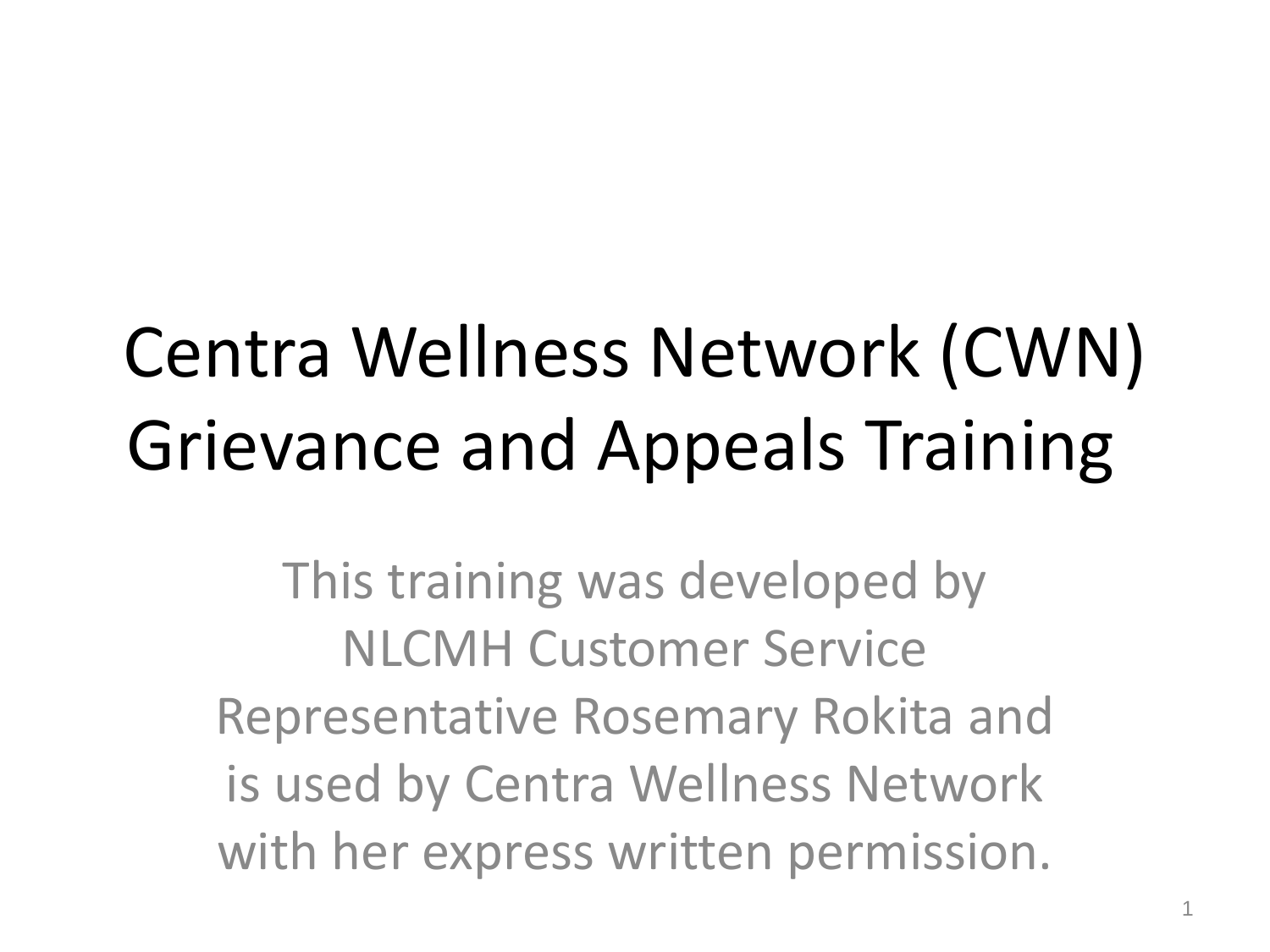# **Grievance and Appeal Training**

- **Purpose** To provide workforce members with the knowledge and understanding of a client's right to make grievances and to request appeals.
- **Objective** Workforce members are knowledgeable on providing clients with:
	- 1) The correct notices when actions are taken that affect a:
		- a. New applicant's request for services
		- b. Client's current service(s) or request for additional service(s)
	- 2) Information on when and how clients file
		- a. Grievances
		- b. Appeals



January 2018 rr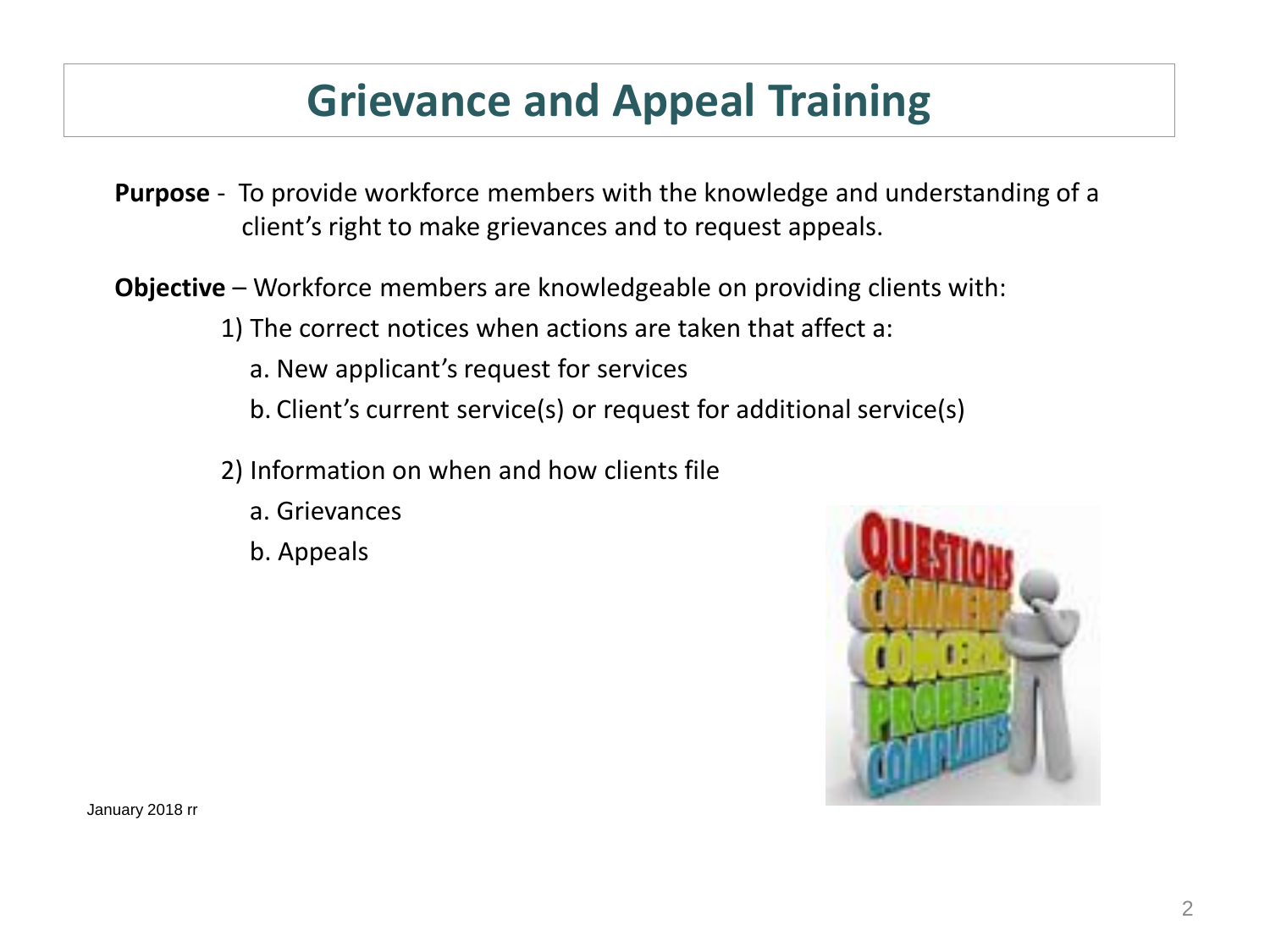### **Grievance and Appeal rights are based on the law and policies**

All CWN clients and applicants for services have the right to make a grievance and/or to request an appeal. The processes for Medicaid enrollees are slightly different from those clients without Medicaid. The following mandates provide the legal basis for the processes and procedures that CWN follows.

#### **MEDICAID STANDARDS**

- 42 CFR (Code of Federal Regulations)
- Medicaid Managed Specialty Supports & Services Concurrent 1915(b)/(c), Waiver Program Contract, Attachment P6.3.1.1 Grievance and Appeal Technical Requirement Attachment P4.4.1.1 Person Centered Planning Policy
- PIHP Grievance and Appeal Policy
- CWN Grievance and Appeals Policy 03.22



#### **NON-MEDICAID STANDARDS**

- Michigan Mental Health Code, Chapter 7, Recipient Rights
- MDHHS/CMHSP Managed Mental Health Supports and Services Contract Attachment C6.3.2.1 - CMHSP Local Dispute Resolution Process Attachment C6.3.2.2 – CMHSP Family Support Subsidy Process
- CWN Grievance and Appeal Policy 03.22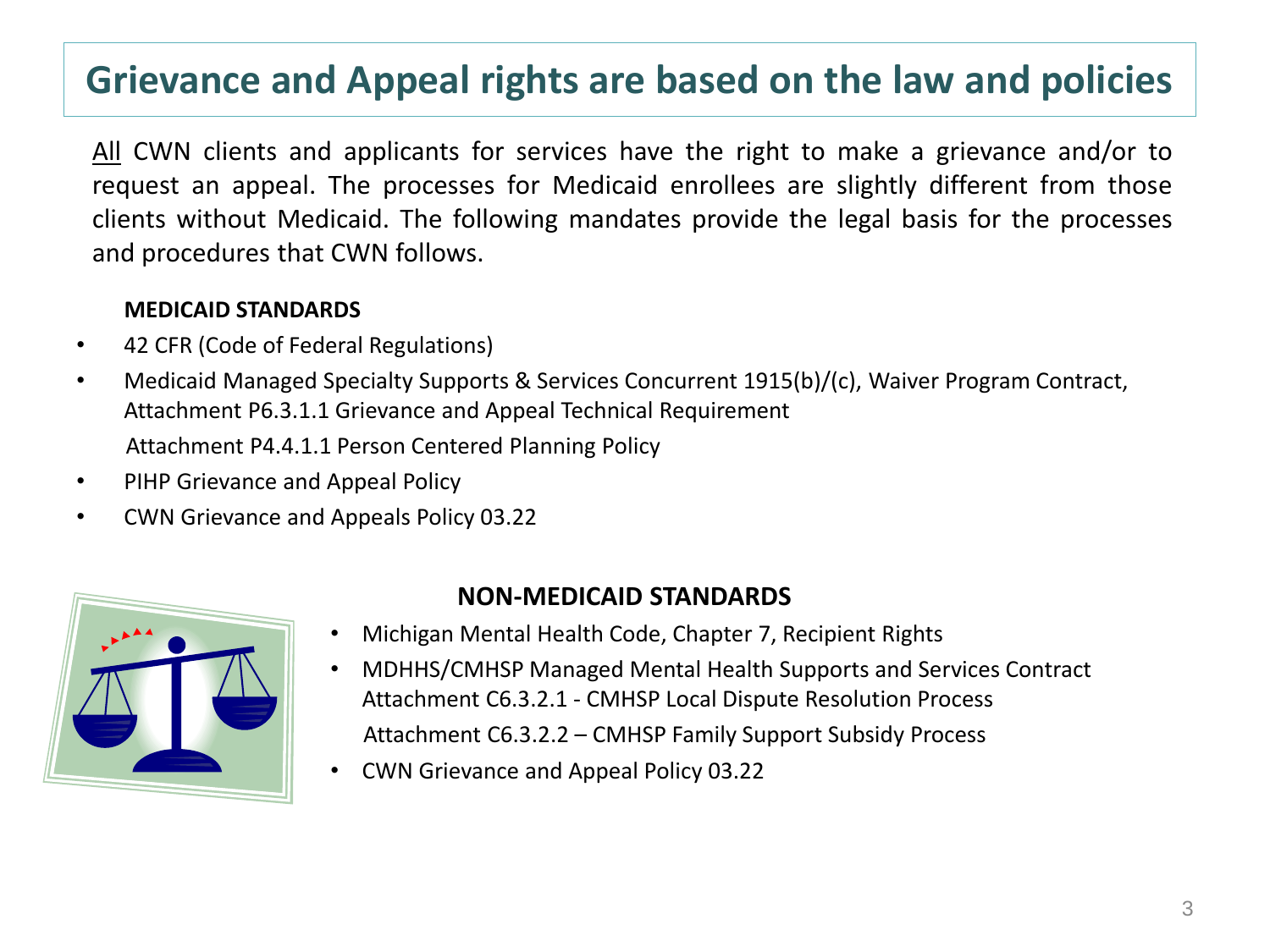# **Definitions**

- **Action**: Sometimes referred to as an adverse benefit determination. A CWN decision that impacts a client's claim for services (new or existing): i.e. denial, reduction, suspension or termination of services, etc.
- **Adverse Benefit Determination:** A decision that adversely impacts a Medicaid Enrollee's claim for services. See page 11 for various decision types.
- **Appeal:** a request by a client or their representative (with the client's written permission) to review an action or adverse benefit determination by a CWN provider. A review at the local level by a PIHP/CMHSP of an adverse benefit determination.
- **Client**: Broad, inclusive reference to an individual requesting or receiving mental health services. May include parent(s) of minor child, guardian, or a new applicant to services.
- **Grievance**: Client's expression of dissatisfaction about any matter other than an action/adverse benefit determination or a recipient rights complaint. Examples could include, but are not limited to quality of care or services provided, or interpersonal relationships between a provider and clients.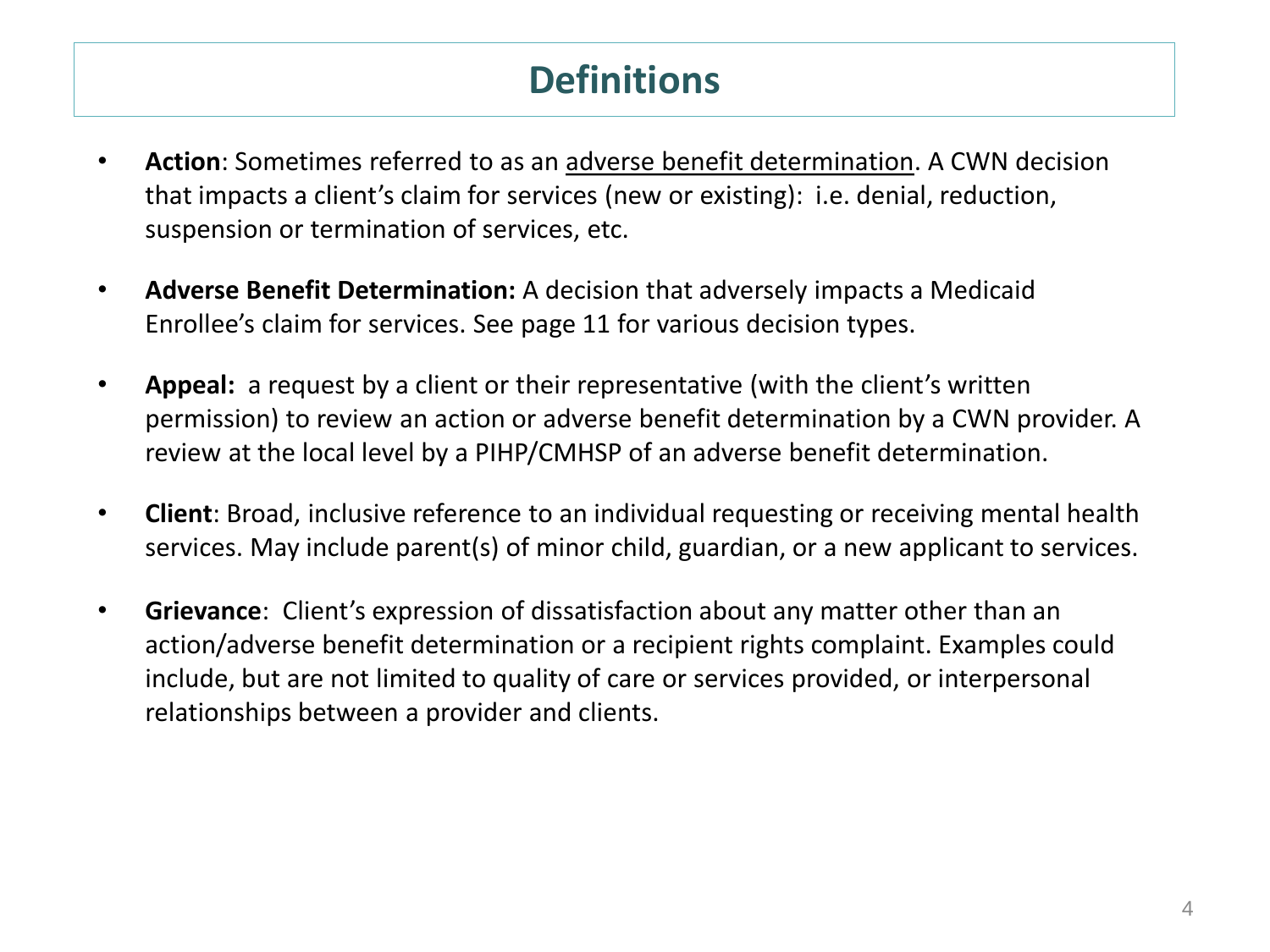# **Definitions (cont'd)**

- **Individual Plan of Service (IPOS)** "A written IPOS directed by the individual as required by the Mental Health Code. This may be referred to as a treatment plan or a support plan"\*. Created by the client and provider using a person-centered planning process. [\*Person-Centered Planning Guideline Attachment P4.4.1.1]
- **Provider:** An individual (e.g. case manager, outpatient therapist) directly employed by CWN who provides services to a client; **or** an individual or organization (e.g. psychiatrist, crisis residential services) contracted by CWN to provide services to a CWN client. CWN workforce members are referred to as providers in this training.
- **Service Authorization**  CWN process of requests for initial and continuing authorization of services, either approving or denying as requested, or authorizing in an amount, scope, or duration or less than requested, all as required under applicable law.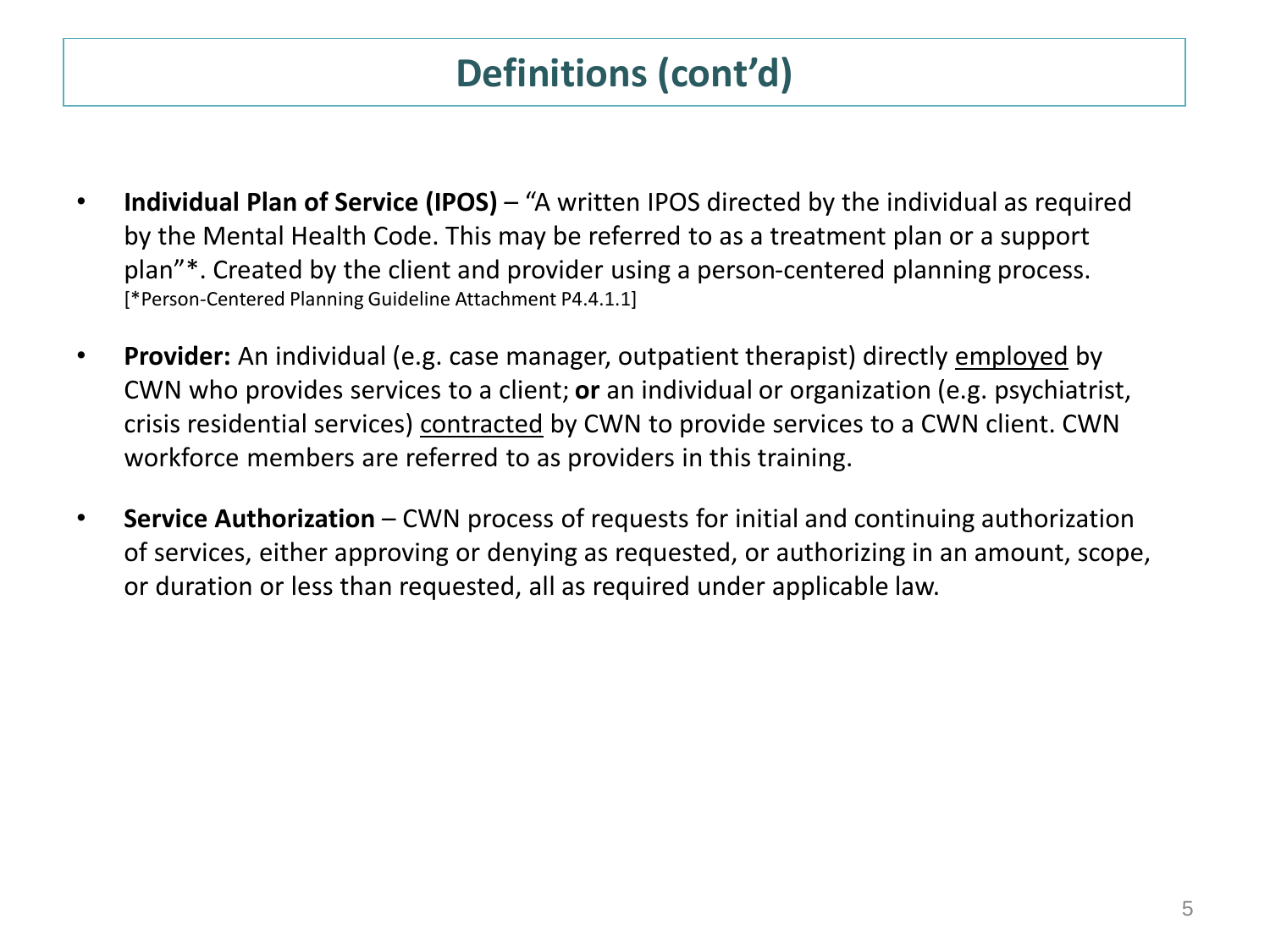### **Is the Client a Medicaid Enrollee?**

For purposes of Actions / Notices / Appeals / Grievances, a client who has any of the following, will answer this question with a "Yes".

- 1. Medicaid (sometimes referred to as "fee-for-service" or "traditional" Medicaid)
- 2. All Medicaid Health Plans (MHP i.e. Meridian, Molina, etc. )
- 3. Healthy Michigan Plan (Expanded Medicaid)
- 4. Medicaid Deductible/Spend-down (see **NOTE** below)
- 5. Michigan Medicaid Waiver Programs including:
	- a. Habilitations Supports Waiver (HSW)
	- b. Children's Waivers [does not include MI-Child]

**NOTE:** The Medicaid deductible (spend-down) must be met monthly in order for a client to qualify for Medicaid. If the client has **not** met their deductible/spenddown at the time you are providing a Notice, provide a **NON**-Medicaid Notice.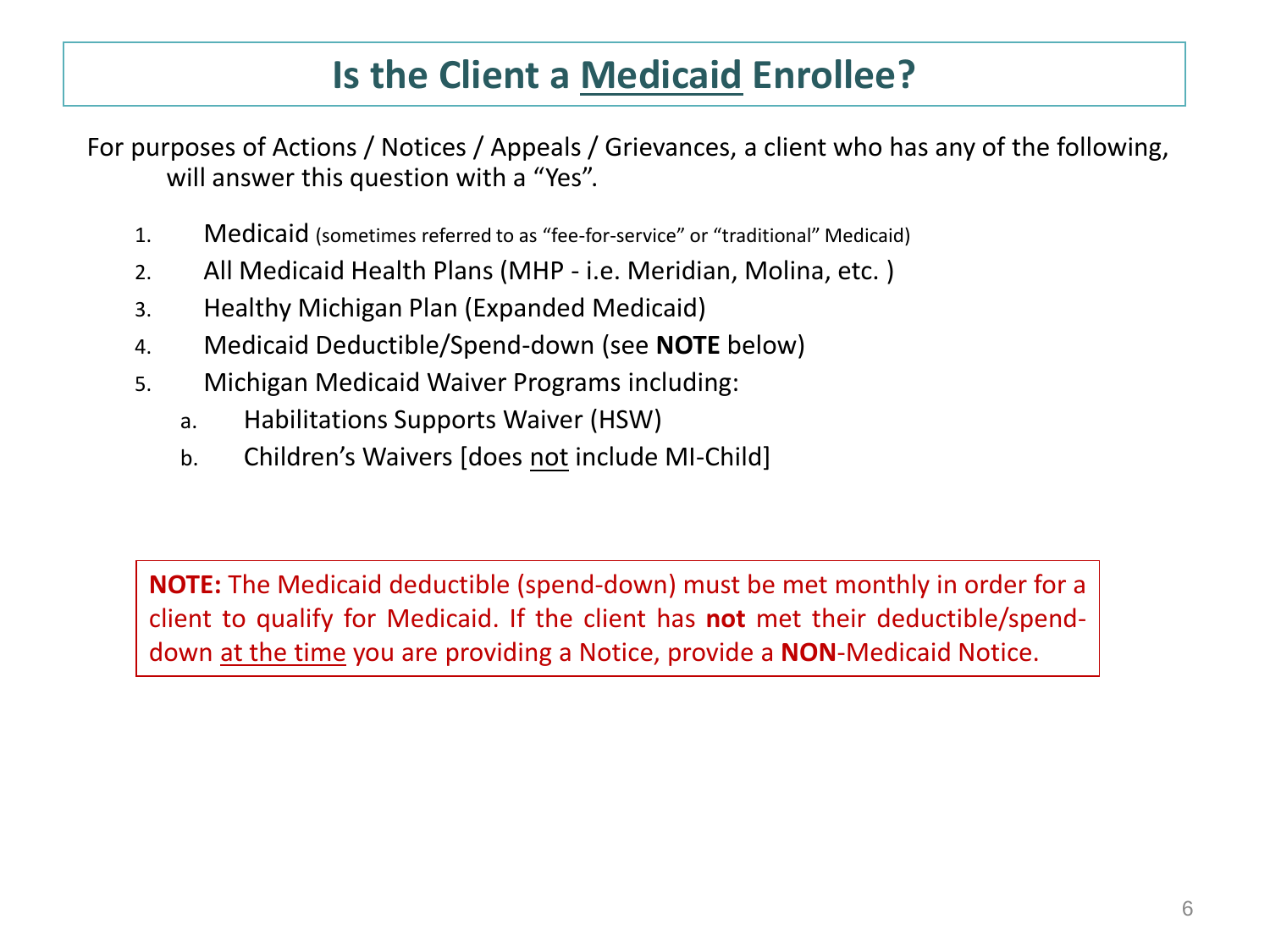#### **Grievances provide a way for clients to express concerns**

- **Grievances are** expressions of dissatisfaction about any matter other than an action or a recipient rights complaint. Examples could include, but are not limited to quality of care or services provided, or interpersonal relationships between a provider and client.
- If a provider of services is unable to provide a resolution to an issue or concern with a client, the provider should notify the client of their right to contact the provider's supervisor and/or Customer Services staff to consult with them and/or to file a grievance.
- Clients (including parents of minors and guardians) may file a grievance at any time either orally or in writing with the Customer Services staff (CWN Customer Service Representative is Jan Chandler).
- The provider is expected to provide assistance to the client in contacting Customer Services as necessary.
- Providers can also help clients write a letter or use a Grievance form to express their grievance. Grievance forms are available at each CWN site and from Customer Services staff.

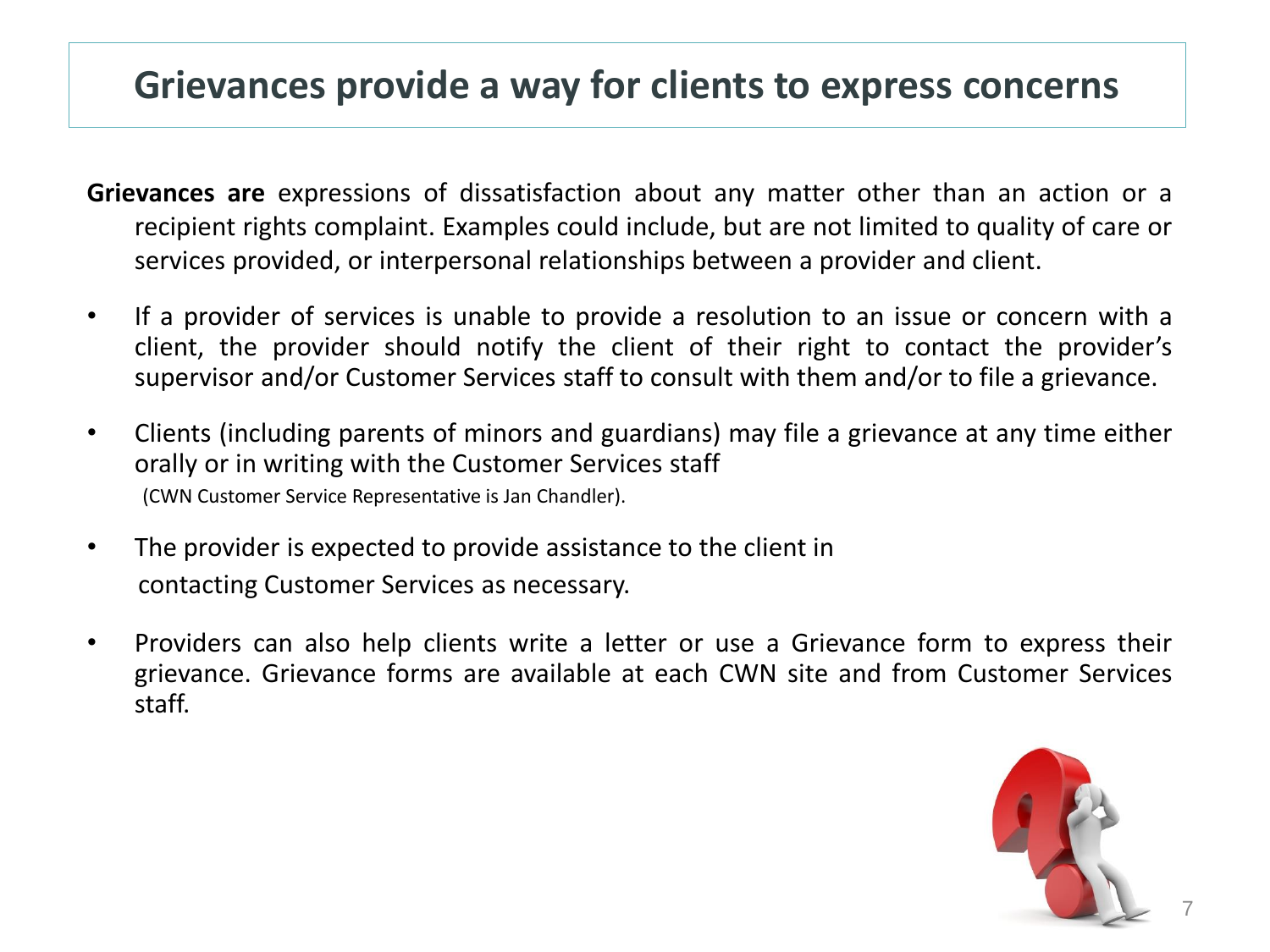#### **Grievances continued…**

- Any client may file a grievance at any time there are no time limits
- Providers can only file a grievance on a client's behalf with the client's written permission.
- The Grievance and Appeal (G&A) Coordinator will submit the grievance to appropriate staff including the supervisor of the affected service, the Clinical Director and/or the Director of Customer and Provider Services, all who can request corrective action.
- The G&A Coordinator must provide a written acknowledgement to the client within 5 business days notifying them that their grievance was received. After a resolution or other outcome has been reached, a disposition letter is sent to the client; within 90 calendar days for Medicaid beneficiaries and within 60 calendar days for Non-Medicaid clients.
- Supervisors should refer client to the G&A Coordinator when they are unable to reach a mutually agreeable resolution to a client's concern or when in their judgment it is preferable to have the G&A Coordinator involved.
- Customer Services staff will forward grievances that are allegations of Recipient Rights violations to the Office of Recipient Rights.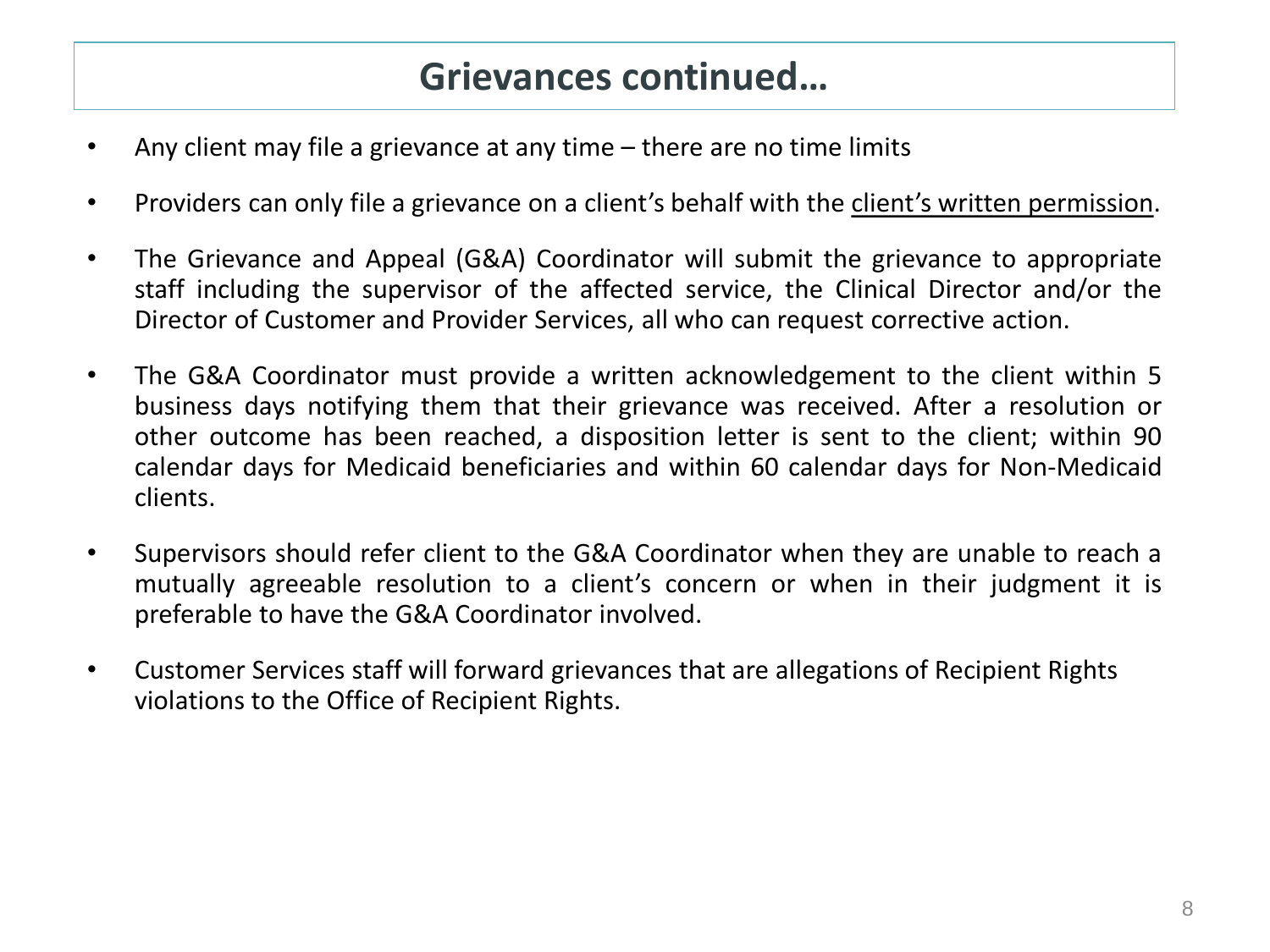### **Actions and Service Decisions**

**Actions or Adverse Benefit Determinations (Medicaid term)** are about **SERVICE** decisions.

- Service decisions are based on clients meeting medical necessity criteria for community mental health service programs. See page 11 for the various types of service decisions that are made.
- A **Notice** about an action or service decision is required any time a new service decision is made. Decisions can include:
	- denying a request for a new service (including inpatient hospitalization)
	- denying or authorizing a change in service (i.e. amount, scope or duration).
	- authorizing or re-authorizing services on an IPOS or IPOS addendum.
	- reducing, suspending or terminating existing services.

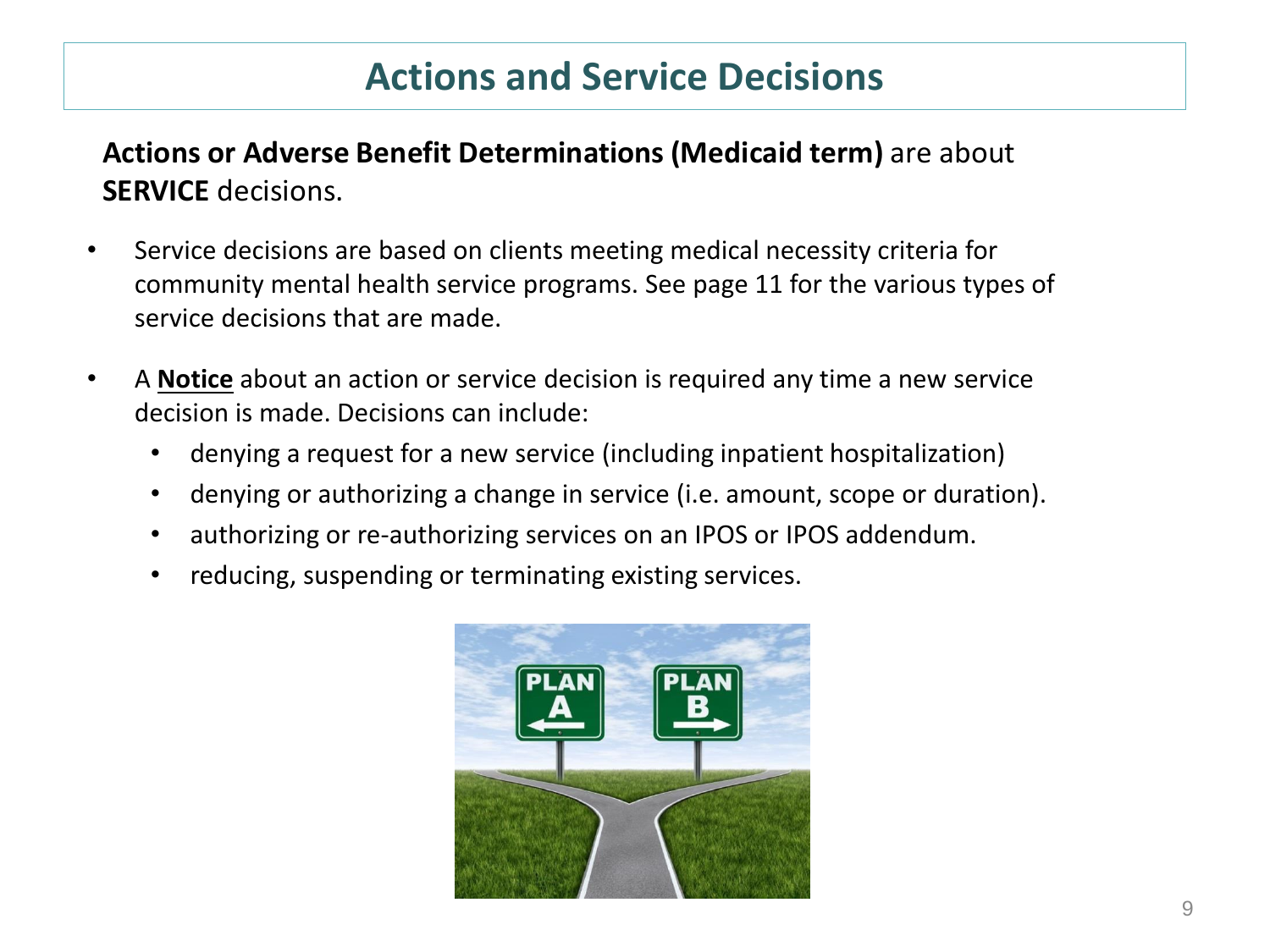**WHO** makes decisions and provides notices to clients?

- Clinical staff providing intake assessment services staff provide notice when a decision is made to deny their request for initial services with CWN.
- Various work force members (i.e. Day and Night Crisis Staff, primary case holders) provide notices to clients/community members requesting inpatient hospitalization.
- The client's primary worker/provider (i.e. case manager, therapist, RN, etc.) or the CAPS Director worker provides notices to existing clients when a decision is made, or an action is taken, that affects the client's existing services or request for additional services.

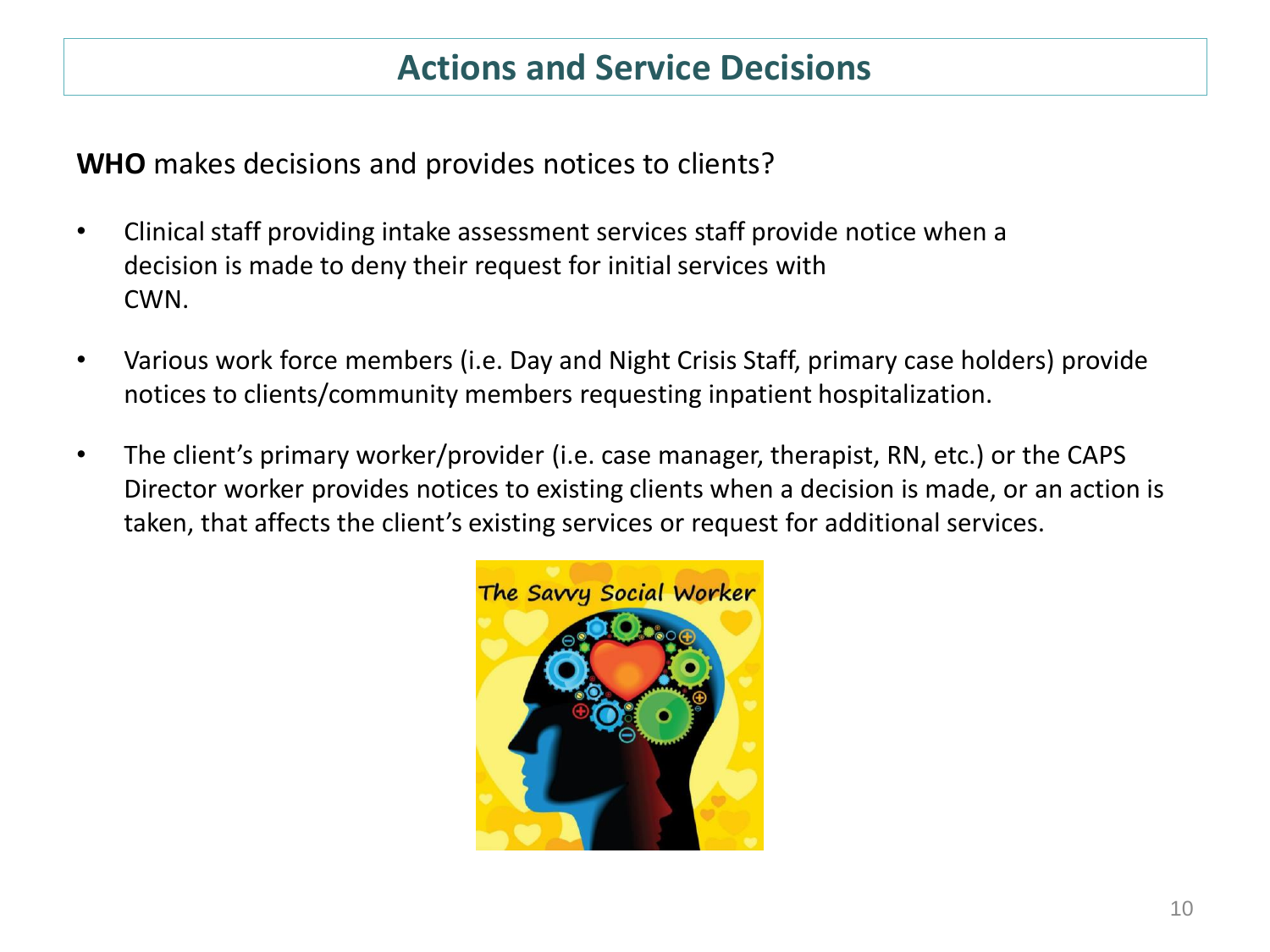#### **Actions and Service Decisions**

The notice serves to notify clients of:

- A decision or action that was taken or about to be taken that will affect their current services or their request for new or additional services.
- Their right to file an appeal and how to do it, if they do not agree with the decision.

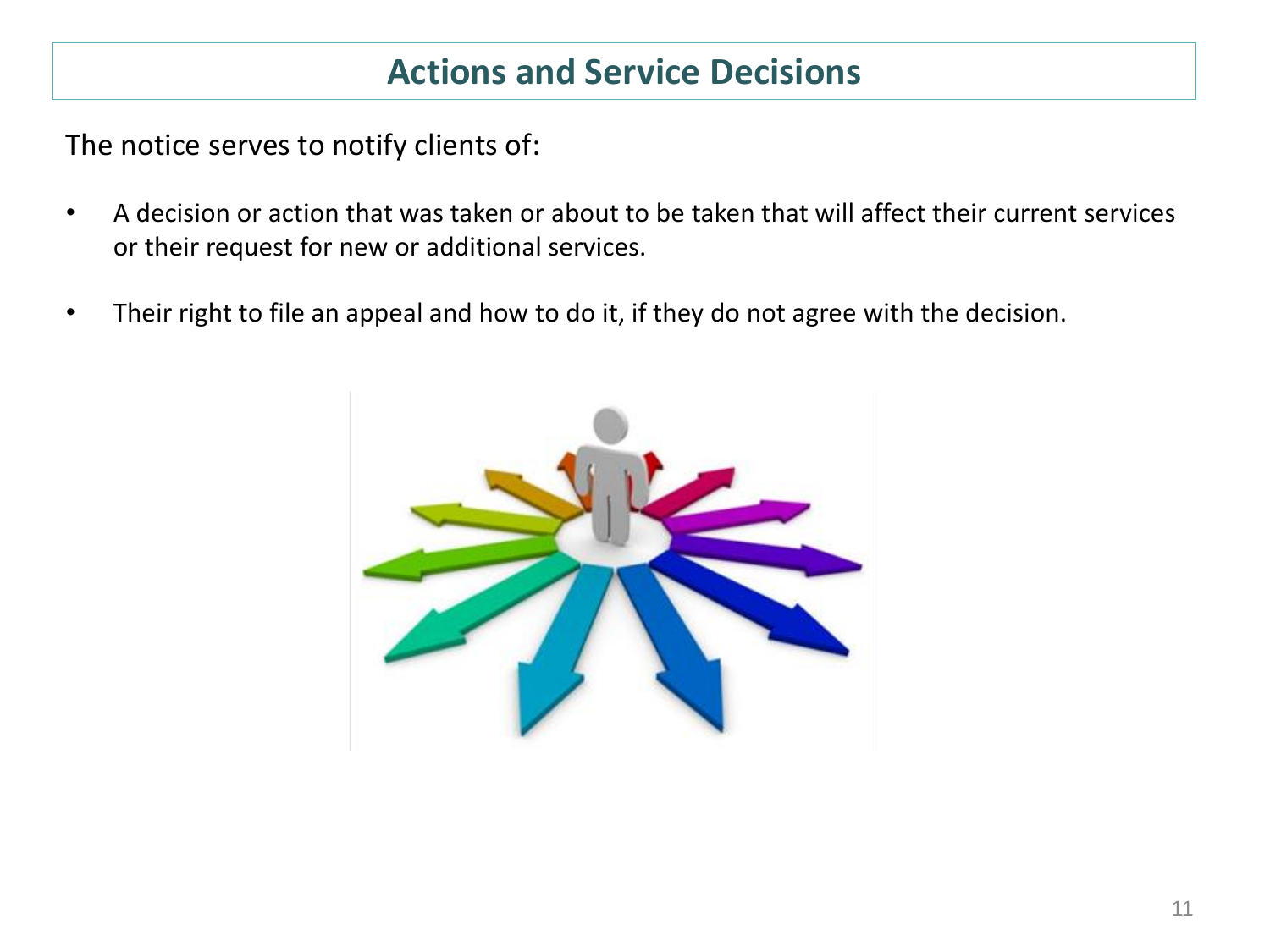## **Time Frames for Providing Notices**

#### **Adequate Notice**

is handed or mailed to the client or applicant **at the time** an action decision is made or at the time that the IPOS has been finalized and authorized.

- Notice Date the date the Notice is mailed or handed to the client.
- Effective Date the same date as the Notice Date.

There are no differences in Adequate Notice date requirements for clients with Medicaid and Non-Medicaid

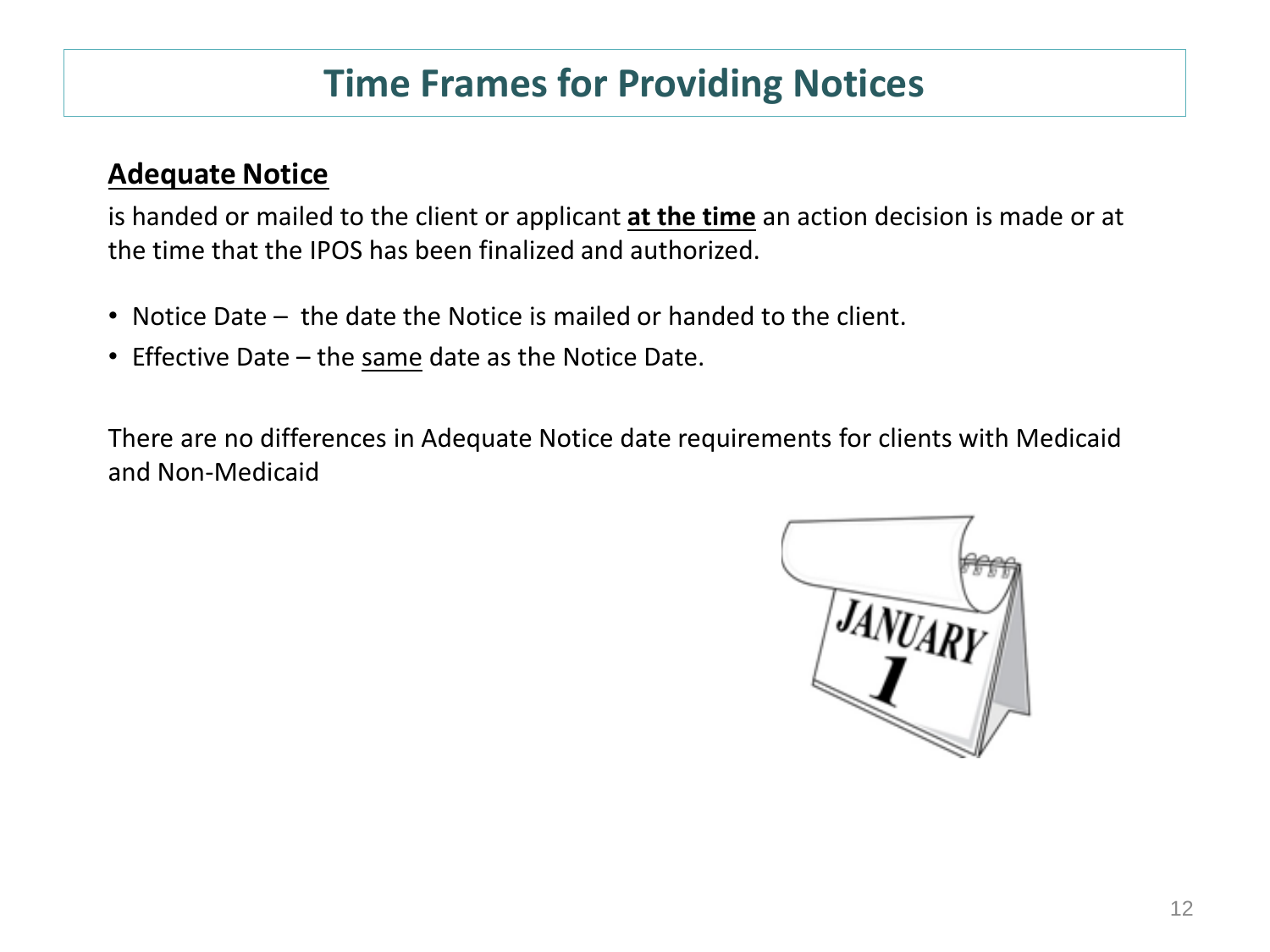# **Time Frames for Providing Notices**

#### **Advance Notice**

is handed or mailed to the client **before** the action is due to take effect that will affect a client's existing services.

**Notice Date** – the date the Notice is mailed or handed to the client.

#### **Effective Date** –

- 1. For **Medicaid** enrollees the Effective date is **10** calendar days after the Notice date Example: If the Notice date is January 1, then the Effective date is January 11.
- 2. For **NON-Medicaid** clients the Effective date is **30** calendar days after the Notice date. Example: If the Notice date is January 1, then the Effective date is January 31.

The elapsed time between Notice date and Effective date allows the client time to request an appeal:

- 1. before services are affected, and
- 2. to request that services continue during the appeal process, if they are a Medicaid enrollee.

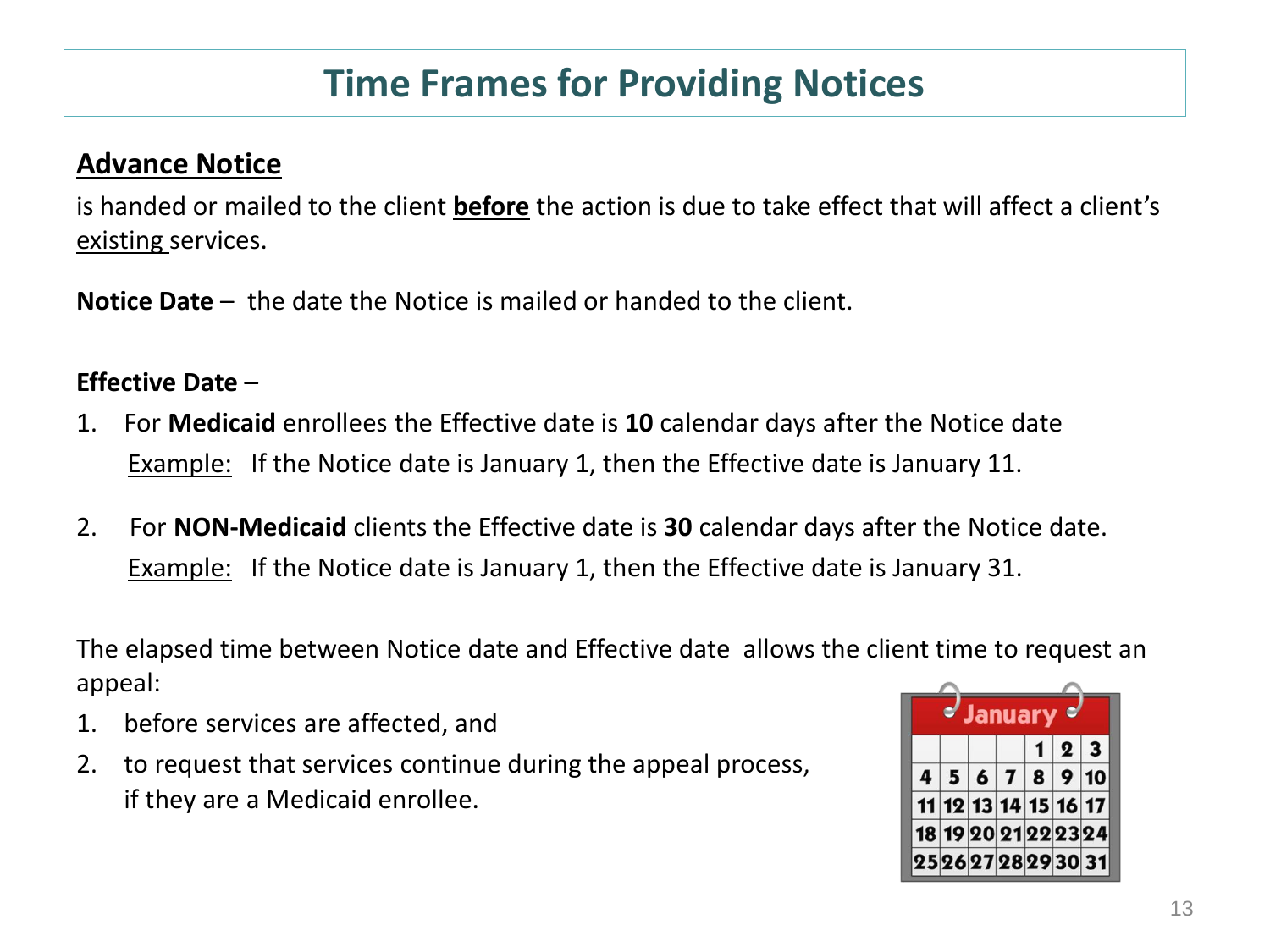#### **CWN Adequate & Advance Notice of Adverse Benefit Determination Requirements**

| <b>Service Event</b>                                                                                                                                                                                                                                                        | <b>Action</b>                                                                                          | <b>Time frame for Notice</b>                                                                                                                    | <b>How Given</b>                       |
|-----------------------------------------------------------------------------------------------------------------------------------------------------------------------------------------------------------------------------------------------------------------------------|--------------------------------------------------------------------------------------------------------|-------------------------------------------------------------------------------------------------------------------------------------------------|----------------------------------------|
| Denial or limited authorization of a requested service, including initial<br>services and hospitalization. Includes determinations based on the type<br>of service, requirements for medical necessity, appropriateness, setting,<br>or effectiveness of a covered benefit. | <b>ADEQUATE NOTICE</b><br>Denial or limited<br>authorization of requested<br>service                   | Within 14 days following receipt of the<br>request for service                                                                                  | In person or mailed,<br>as appropriate |
| IPOS developed or modified and authorized - Agreement to add, remove<br>or change services, or to existing services changed in amount, scope,<br>duration                                                                                                                   | <b>ADEQUATE NOTICE</b><br>Services Authorized -                                                        | At the time of action                                                                                                                           | In person or mailed,<br>as appropriate |
| Previously authorized services:<br>• reduced in amount/scope/duration<br>• suspended<br>• terminated                                                                                                                                                                        | <b>ADVANCE NOTICE</b><br>Reduction, suspension or<br>termination of a previously<br>authorized service | 10 calendar days before action*<br>30 days for Non-Medicaid<br>See "Exceptions to Advance Notice<br>Rule - Medicaid Enrollees" on next<br>page. | In person or mailed,<br>as appropriate |
| Denial, in whole or in part, of a payment for a service.                                                                                                                                                                                                                    | <b>ADEQUATE NOTICE</b><br>Denial                                                                       | At the time of action.                                                                                                                          | In person or mailed,<br>as appropriate |
| Failure to make a standard Service Authorization decision and provide<br>notice about the decision within 14 calendar days from the date of<br>receipt of a standard request for service                                                                                    | <b>ADEQUATE NOTICE</b><br>Failure to make a standard<br>decision with 14 days of<br>request.           | At the time that it is known that the 14<br>days timeframe will not be met.                                                                     | In person or mailed,<br>as appropriate |
| Failure to make an expedited Service Authorization decision within 72<br>hours after receipt of a request for expedited service authorization.                                                                                                                              | <b>ADEQUATE NOTICE</b><br>Failure to make an expedited<br>decision within 72 hours.                    | At the time that it is known that the 72<br>hour timeframe will not be met.                                                                     | In person or mailed,<br>as appropriate |
| Failure to provide services within 14 calendar days of the start date<br>agreed upon during the person centered planning and as authorized the<br>by the PIHP/CMHSP                                                                                                         | <b>ADEQUATE NOTICE</b><br>Failure to provide services in<br>14 days                                    | At the time that it is known that the<br>services will be delayed more than 14<br>days from the agreed upon start date                          | In person or mailed,<br>as appropriate |
| Failure of the PIHP/CMHSP to resolve standard appeals and provide<br>notice within 30 calendar days from the date of a request for a standard<br>appeal.                                                                                                                    | <b>ADEQUATE NOTICE</b><br>Failure to resolve an appeal<br>request within 30 days.                      | At the time that it is known that the<br>appeal will be delayed more than 30<br>calendar days from its receipt                                  | In person or mailed,<br>as appropriate |
| Failure of the PIHP/CMHSP to resolve expedited appeals and provide<br>notice within 72 hours from the date of a request for an expedited<br>appeal.                                                                                                                         | <b>ADEQUATE NOTICE</b><br>Failure to resolve an<br>expedited appeal request<br>within 72 hours         | At the time that it is known that the<br>expedited appeal will be delayed more<br>than 72 hours from its receipt                                | In person or mailed,<br>as appropriate |
| Failure of the PIHP/CMHSP to resolve grievances and provide notice<br>within 90 calendar days of the date of the request.                                                                                                                                                   | <b>ADEQUATE NOTICE</b><br>Failure to resolve a<br>Grievance within 90 days                             | At the time that it is known that the<br>grievance will be delayed more than 90<br>calendar days from its receipt                               | In person or mailed,<br>as appropriate |
| For a resident of a rural area with only one MCO, the denial of an<br>Enrollee's request to exercise his or her right to obtain services outside<br>the network.                                                                                                            | ADEQUATE NOTICE<br>Denial to obtain services<br>outside the network                                    | At the time of the action                                                                                                                       | In person or mailed,<br>as appropriate |
| Denial of a Medicaid Enrollee's request to dispute a financial liability,<br>including cost sharing, copayments, premiums, deductibles coinsurance<br>and other Enrollee financial responsibility.                                                                          | <b>ADEQUATE NOTICE</b><br>Denial of payment                                                            | At the time of action                                                                                                                           | In person or mailed,<br>as appropriate |

G&A notice requirements authority: 42CFR Part438 and MDHHS/CMHSP Managed Mental Health Supports and Service Contract P6.3.1.1 FY'18) 1/2018rr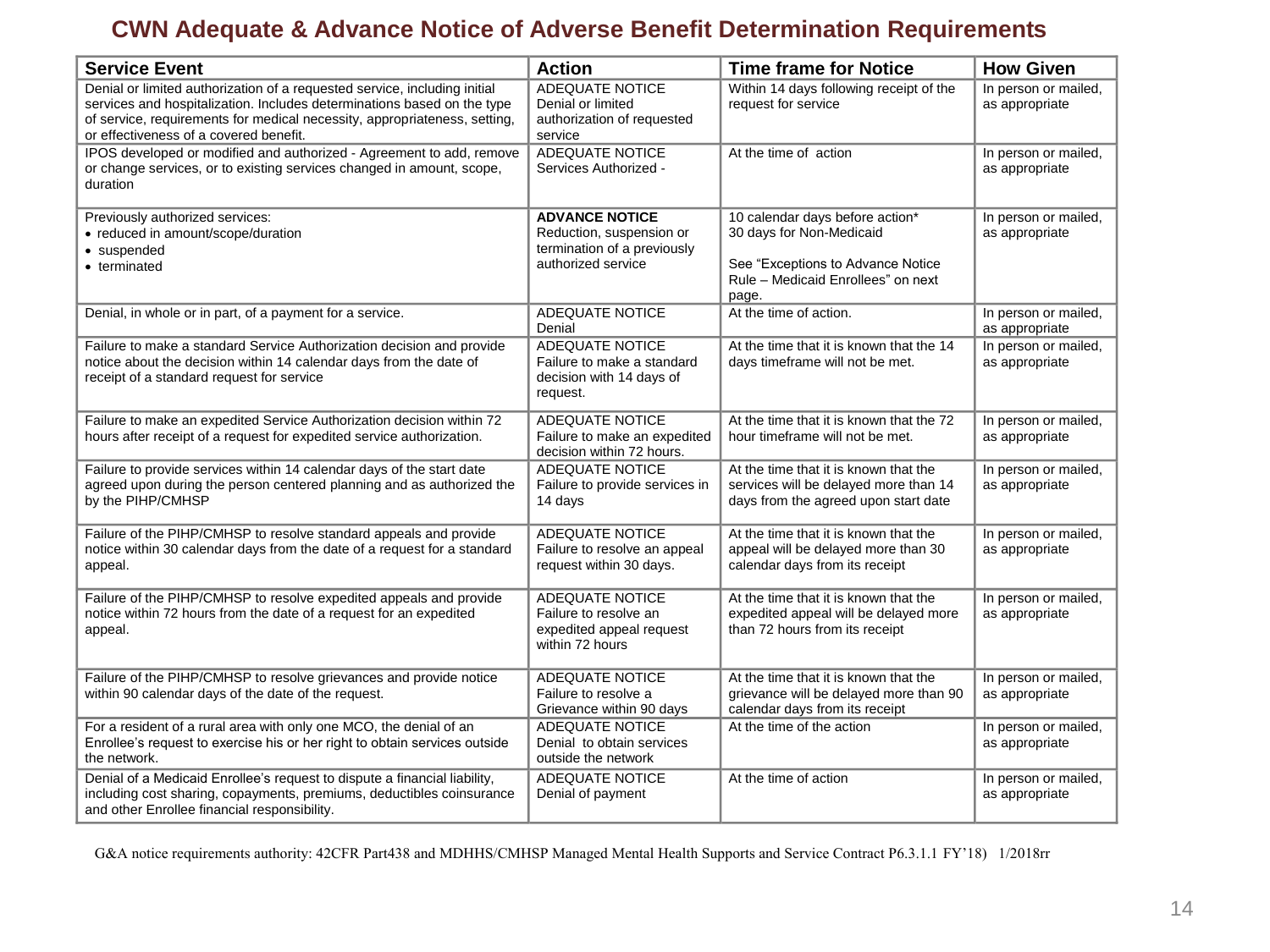#### **Time Frames for Requests and Resolutions of Grievances and Appeals**

| <b>TYPE of REQUEST</b>                                                                                        | <b>TIMEFRAME</b> for<br><b>Consumers' Requests</b>                                                                                                                                                                                                 | TIMEFRAME for CMH / MAHS/ MDHHS<br>to provide a resolution                                                                   |  |
|---------------------------------------------------------------------------------------------------------------|----------------------------------------------------------------------------------------------------------------------------------------------------------------------------------------------------------------------------------------------------|------------------------------------------------------------------------------------------------------------------------------|--|
| <b>MEDICAID</b>                                                                                               |                                                                                                                                                                                                                                                    |                                                                                                                              |  |
| Grievance<br>P6.3.1.1 (p. 14)                                                                                 | Any time                                                                                                                                                                                                                                           | Within 90 calendar days from receipt of the<br>grievance (orally or in writing) - CMH                                        |  |
| Local Appeal<br>P6.3.1.1 (p. 10)                                                                              | "60 calendar days from the date of the<br>Notice"                                                                                                                                                                                                  | Within 30 calendar days from receipt of<br>appeal request (orally or in writing) - CMH                                       |  |
| Fair Hearing with the Administrative<br><b>Tribunal - MAHS</b><br>P6.3.1.1 (p.15, 26)                         | "120 calendar days from the date of<br>the applicable [CMH written] notice of<br>[Local Appeal] resolution."                                                                                                                                       | Within 90 calendar days from receipt of<br>hearing request - MAHS                                                            |  |
| To request that existing services<br>continue during the Local Appeal/Fair<br>Hearing Process P6.3.1.1 (p. 9) | Local Appeal - on or before the latter of: 1)10 calendar days from the date of the Advance<br>notice, or 2) the intended effective date of the Notice.<br>Fair Hearing - Within 10 calendar days after CMH sends Notice of Local Appeal Resolution |                                                                                                                              |  |
| <b>NON-MEDICAID</b>                                                                                           |                                                                                                                                                                                                                                                    |                                                                                                                              |  |
| Grievance<br>$C6.3.2.1$ (p.2)                                                                                 | Any time                                                                                                                                                                                                                                           | Within 60 calendar days from receipt of the<br>grievance (orally or in writing) - CMH                                        |  |
| Local Appeal / Dispute Resolution<br>C6.3.2.1(p.2)                                                            | "30 days from the time Notice is<br>received."                                                                                                                                                                                                     | Within 45 calendar days from receipt of<br>appeal request (orally or in writing) - CMH                                       |  |
| Alternative Dispute Resolution with<br><b>MDHHS</b><br>$C6.3.2.1$ (p.5)                                       | "10 days from the [CMH] written notice<br>of the Local Dispute Resolution<br>Process outcome."                                                                                                                                                     | "Within 15 business days" from receipt of<br>consumer's written Alternative Dispute<br>Resolution request for review - MDHHS |  |

P6.3.1.1 – FY'18 DHHS Grievance and Appeal Technical Requirement (Medicaid)

C6.3.2.1 – FY'18 DHHS CMSHP Local Dispute Resolution Process (General Fund/Non-Medicaid)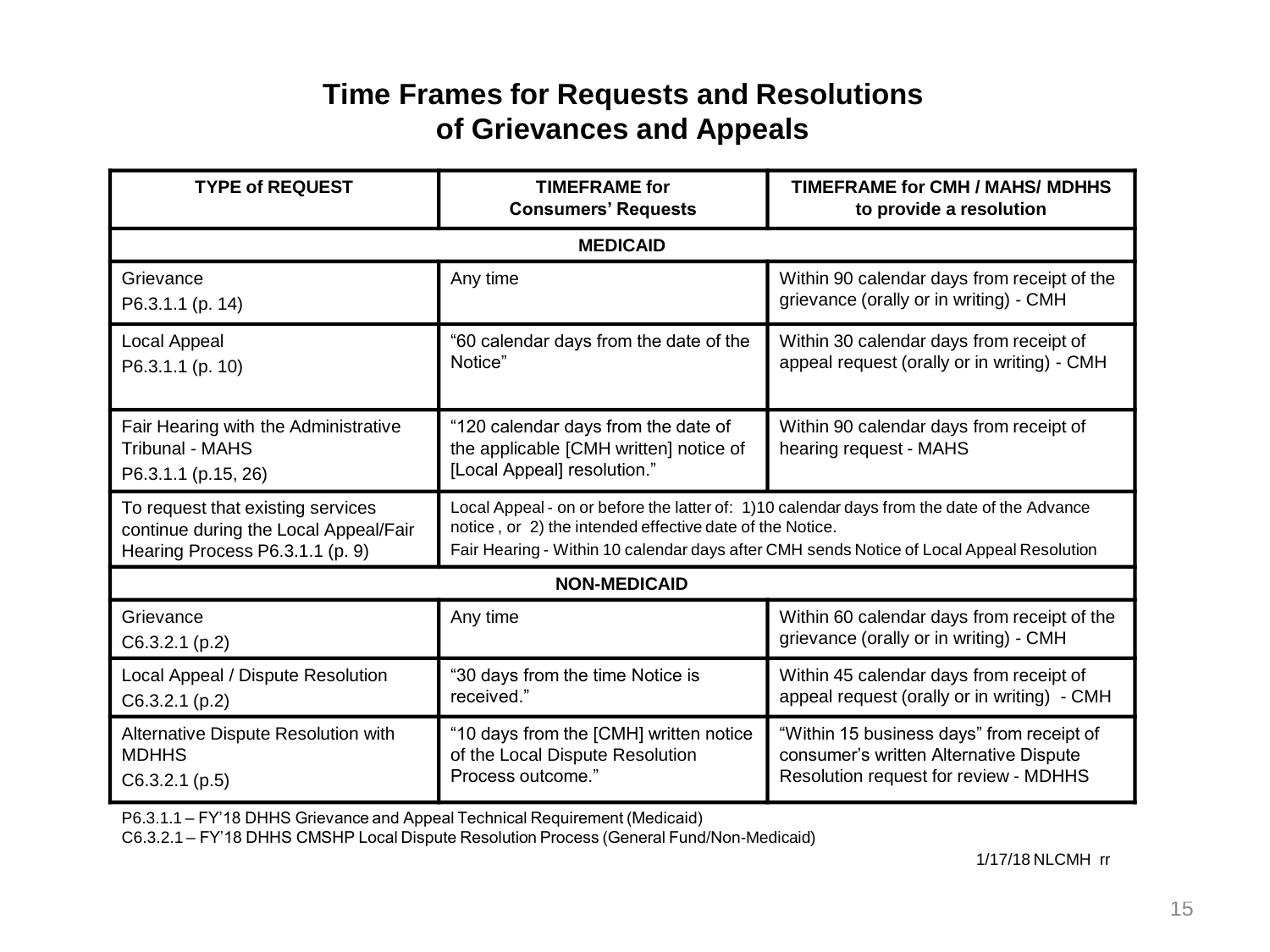### **Person Centered Planning and Adequate Notice**

- When an Individual Plan of Services (IPOS) is due to expire, the client is required to have a Person Centered Planning (PCP) meeting prior to the Plan's expiration date.
- At the PCP meeting the client and provider discuss whether the client has satisfactorily met their goals. If additional services and goals are assessed as being needed and agreed to by both the client and provider, a new IPOS is developed.



- An Adequate notice must be attached to the authorized IPOS. The Notice notifies the client of their appeal rights if they are not satisfied with the IPOS as completed or revised.
- If a service(s) is not approved or is approved in an amount, scope or duration (level) that is different than what the client is requesting, an Adequate Notice must be provided. The Notice identifies the new service(s) or the new level of an existing service that was requested, but is being denied. The IPOS must be clear as to which service(s) was requested but denied; or was authorized at a lesser (or greater) amount, scope or duration than what was requested.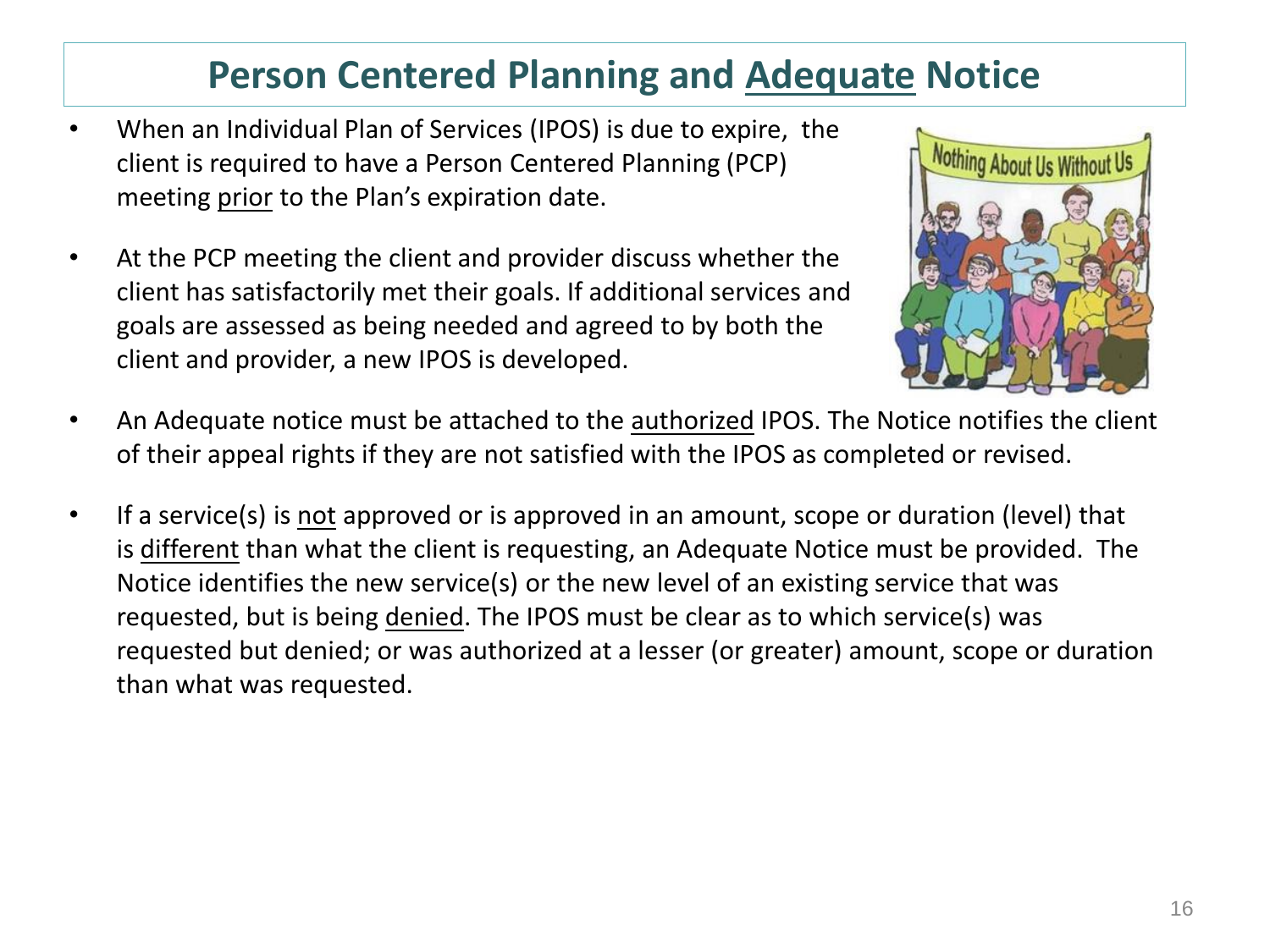#### **Person Centered Planning and Advance Notice**

- If the client and provider meet and agree that the client's goals have been satisfactorily met, the provider ensures coordination to the next least restrictive level of care or prepares a discharge document, ensuring coordination of any necessary outside services takes place.
- If the client has not participated in a completing their discharge summary, an Advance notice must be mailed to the client notifying them that their services have been terminated regardless if the IPOS has expired or not and regardless if they made a request to be closed by phone.
- If the client does not agree to having a service(s) reduced, suspended or terminated, during a PCP/IPOS Meeting, an Advance Notice must be created to provide the client their Appeal rights. The Notice identifies which existing service(s) the client does not agree to have reduced, suspended or terminated and the effective date.
- The Effective date must be 10 days (30 days for Non-Medicaid) after the Notice date of the service action. Do not extend the Effective date beyond 10 days after the Notice date. Medicaid beneficiaries can only ask for continuation of their services during an appeal if they request them within 10 days of the Notice date.
- Medicaid enrollees have 60 days from the date of the Notice to request an appeal. For clients without Medicaid it is 30 days.
- Notices must be mailed or handed to the client on the Notice Date.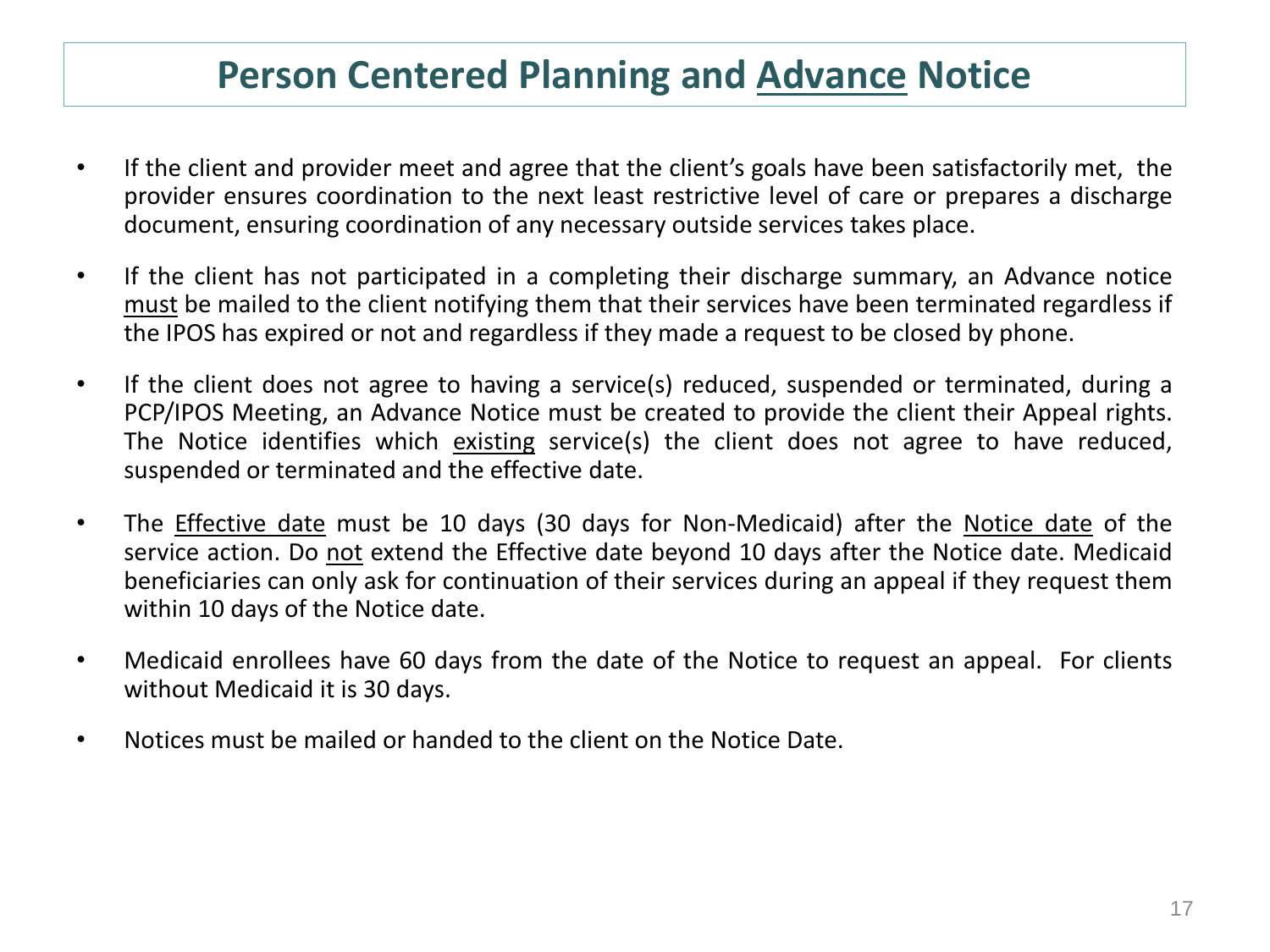### **Before Providing Advance Notice**

Before the provider sends out an Advance Notice notifying a client that their current service(s) will be terminated, they need to ensure that the CWN medical records clearly document and identify why services are being terminated. Some examples may include:

- $\Box$  Lack of medical necessity for the service as determined by an assessment of the client's needs by a qualified professional.
- ❑ Current institutional residence that prohibits CWN authorization for services.
- $\Box$  The client is not participating in services as authorized in their IPOS.
- ❑ The client has not responded to outreach contacts.
- ❑ Attempts were made to assist with and encourage the client to follow the goals and receive the services which they requested and were authorized.
- $\Box$  The provider's supervisor has reviewed and approves the service termination.

**NOTE:** When a client is provided notice that their services are being terminated, their case cannot be closed prior to the effective date on the Advance Notice.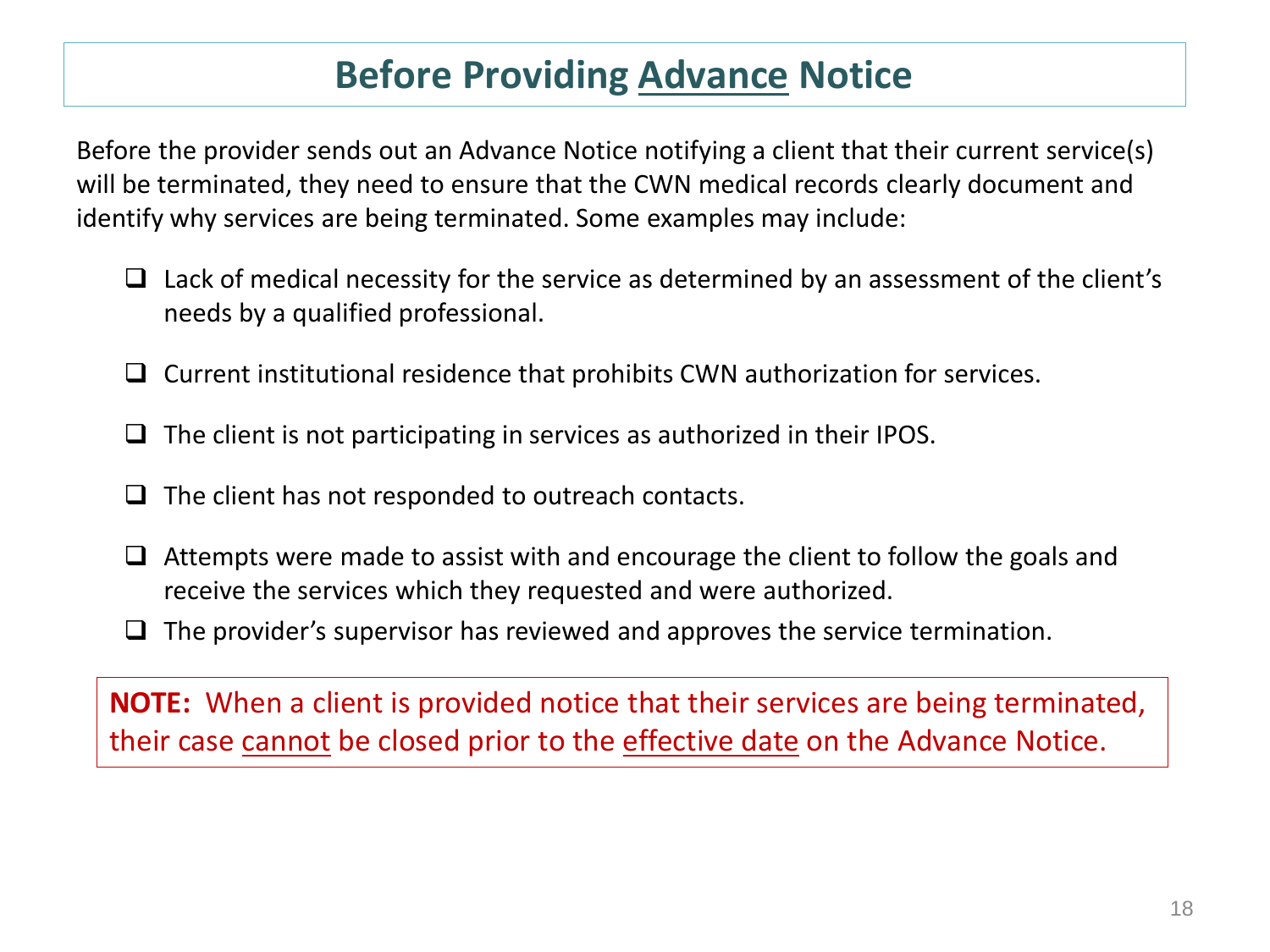### **Notices: Required Information, Signatures and Dates**

There is various information, signatures, and dates required on the Notices and is included in our CASPER generated notice documents:

- **Client Name and Client ID** # are required.
- **Notice has been Provided to** information is the name of the person who the notice is given to: client, guardian, or parent.
- **Notice Date** is the date the Notice is provided (handed to or mailed out) to the client. This date cannot be pre- or post-dated.
- **Via mail or in person** documents how the provider provided notice to the client.
- **Action/decision** (i.e. denied, IPOS completed, terminated) choose the correct action/decision that has or will occur.
- **Name of Services Affected –** Identify the service(s) for which notice is being given.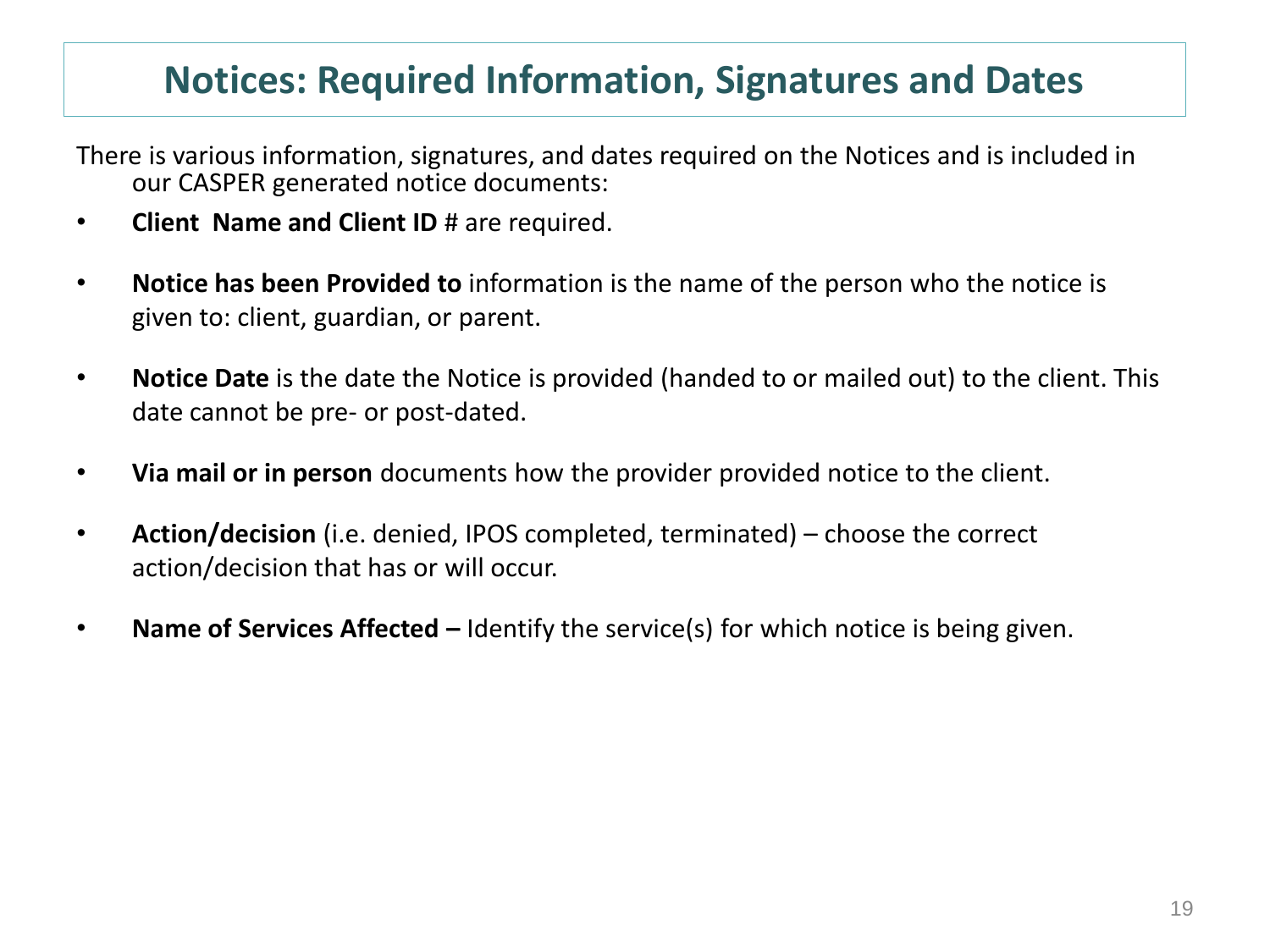#### **Notices: Information, Signatures and Dates (cont'd)**

- **Effective Date** is the date the action takes place.
	- 1) On an Adequate Notice the Notice date and Effective date is the same date.
	- 2) On an Advance Notice the Effective date is 10 calendar days after the Notice date for Medicaid enrollees; thirty (30) calendar days for Non-Medicaid.
- **Reason** is the reason for the action. Use language that is clear and understandable to the client. Do not use acronyms (i.e. SMI, IPOS, SED, LOCUS)
- **Workforce member Signature and Date** is the date the CWN provider signs the Notice with their credentials. This date should be the same date as the Notice date. But is always the actual date that it is signed.

**Note:** The Notice must have all fields filled in.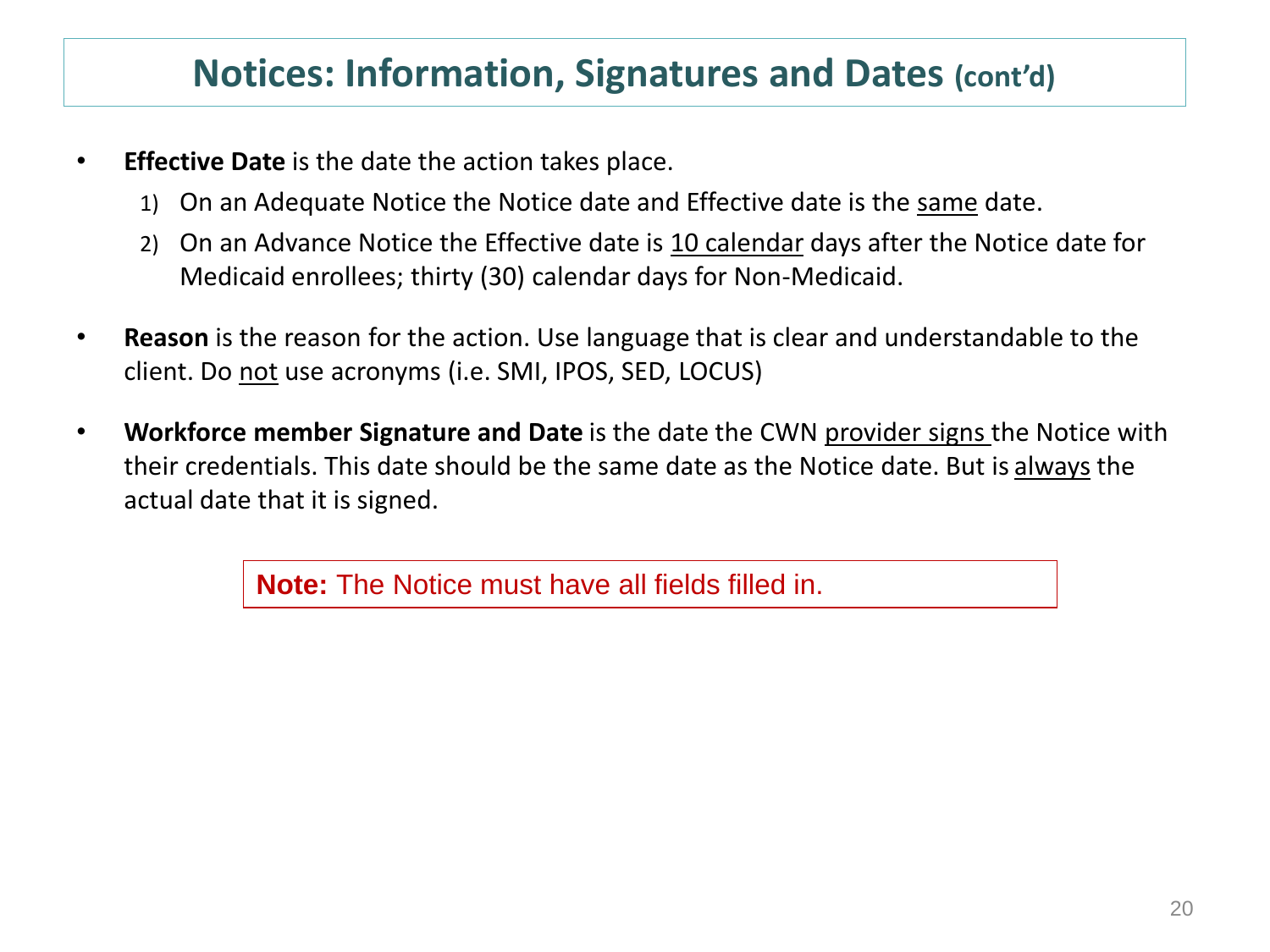#### **Notices: Required Information (cont'd)**

The **notice of Adverse Benefit Determination (Medicaid)** must meet the following requirements:

- 1. Enrollee notice must be in writing, and must meet the requirements of 42 CFR 438.10 (i.e., "…manner and format that may be easily understood and is readily accessible by such enrollees and potential enrollees," meets the needs of those with limited English proficiency and or limited reading proficiency);
- 2. Notification that 42 CFR 440.230(d) provides the basic legal authority for an agency to place appropriate limits on a service based on such criteria as medical necessity or on utilization control procedures;
- 3. Description of Adverse Benefit Determination [the service decision made];
- 4. The reason(s) for the Adverse Benefit Determination, and policy/authority relied upon in making the determination;
- 5. Notification of the right of the Enrollee to be provided upon request and free of charge, reasonable access to and copies of all documents, records and other information relevant to the Enrollee's Adverse Benefit Determination (including medical necessity criteria, any processes, strategies, or evidentiary standards used in setting coverage limits);
- 6. Notification of the Enrollee's right to request an Appeal, including information on exhausting the PIHP's single local appeal process, and the right to request a State Fair Hearing thereafter;
- 7. Description of the circumstances under which an Appeal can be expedited, and how to request an Expedited Appeal;
- 8. Notification of the Enrollee's right to have benefits continued pending resolution of the Appeal, instructions on how to request benefit continuation, and a description of the circumstances (consistent with State policy) under which the Enrollee may be required to pay the costs of the continued services (only required when providing "Advance Notice of Adverse Benefit Determination");
- 9. Description of the procedures that the Enrollee is required to follow in order to exercise any of these rights; and
- 10. An explanation that the enrollee may represent himself or use legal counsel, a relative, a friend or other spokesperson.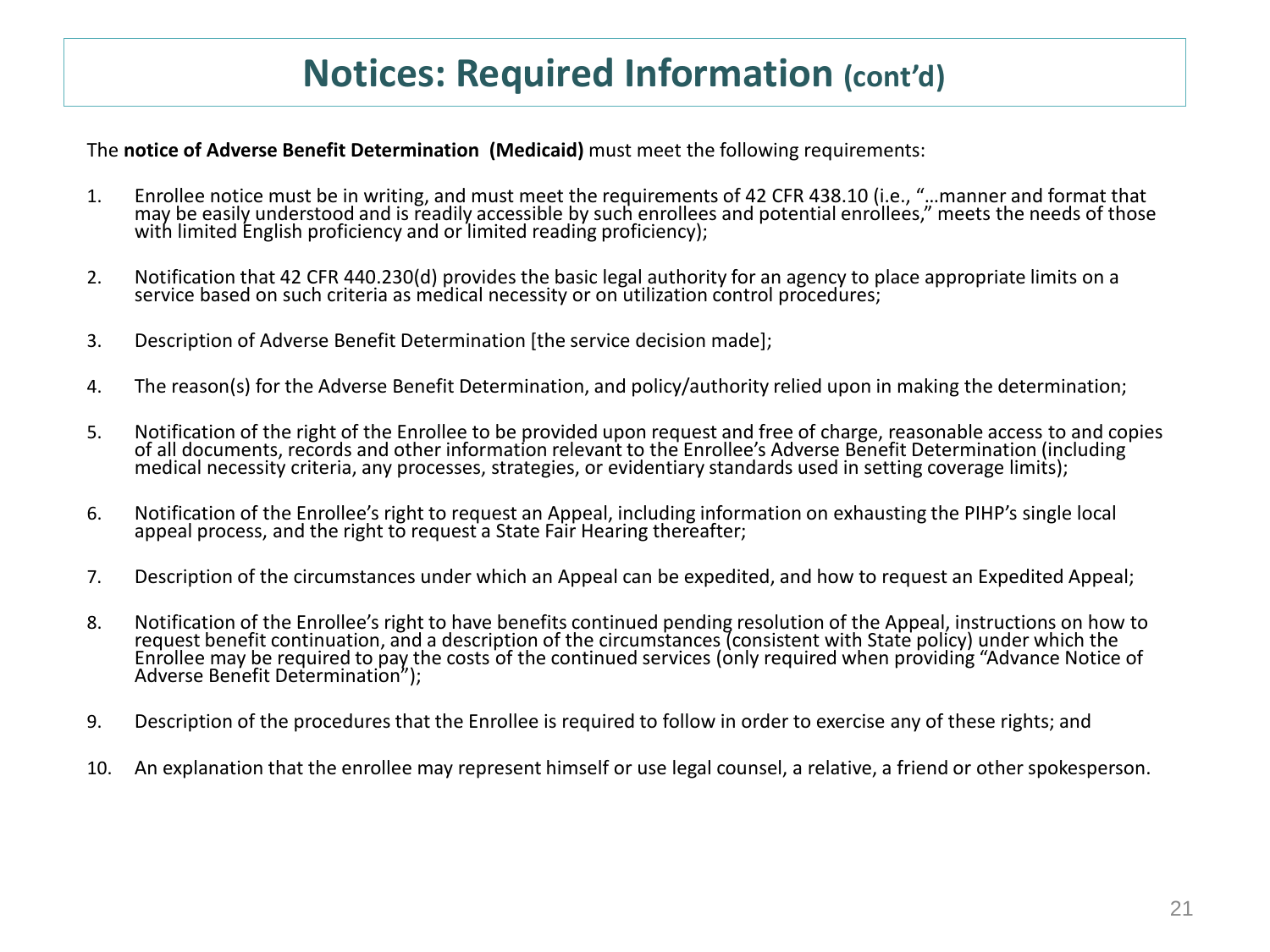### **Appeal Process**

**Notices** are mandated documents, notifying clients of their right to "appeal" an CWN "action" or decision that will affect their current services or request for new or additional services.

**Due Process:** refers to **legal** protection or rights given to individuals under the law. Due process for clients includes providing:



.

- 1) prior written **notice** of the Action
- 2) **different levels of appeal** before an impartial decision maker
- 3) **continued benefits (Medicaid)** pending a final decision
- 4) a **timely** decision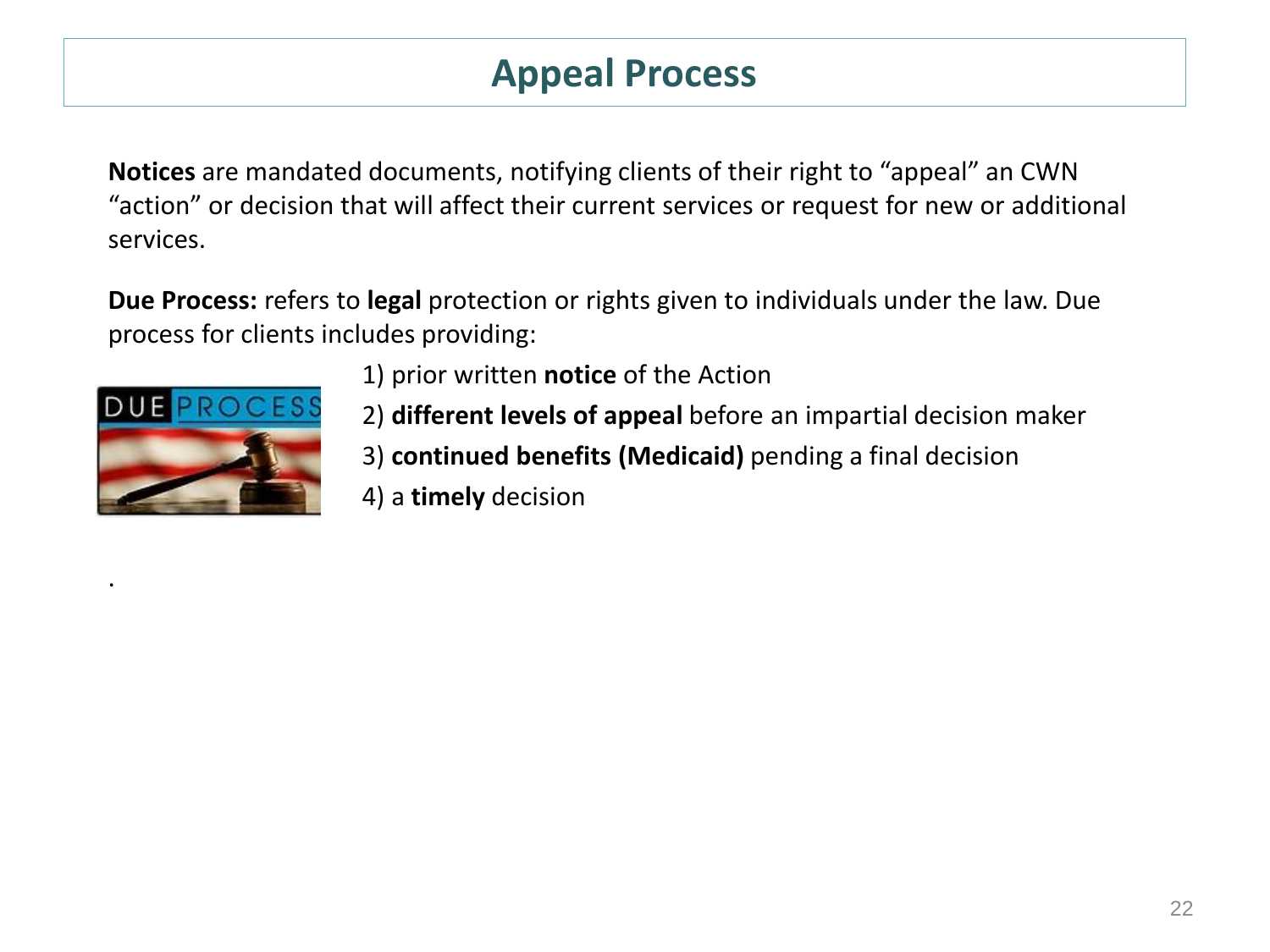#### **Local Appeals Process – Medicaid**

- The first level of appeal for clients is at the local CMHSP level. Clients must use the local level process before asking for a state Fair Hearing.
- Clients have **60** calendar days from the "Notice Date" to request a Medicaid local appeal.
- Oral requests for appeals will be accepted and will act as the date the appeal request is officially received. However, the oral request must be followed up in writing with a Request for Local Appeal.
- Appeals are coordinated by the Grievance and Appeal Coordinator in the Customer Services Office.
- Staff can provide clients with a "Request for Local Appeal" or the Grievance and Appeal (G&A) Coordinator will mail one to them after verbal contact with the client.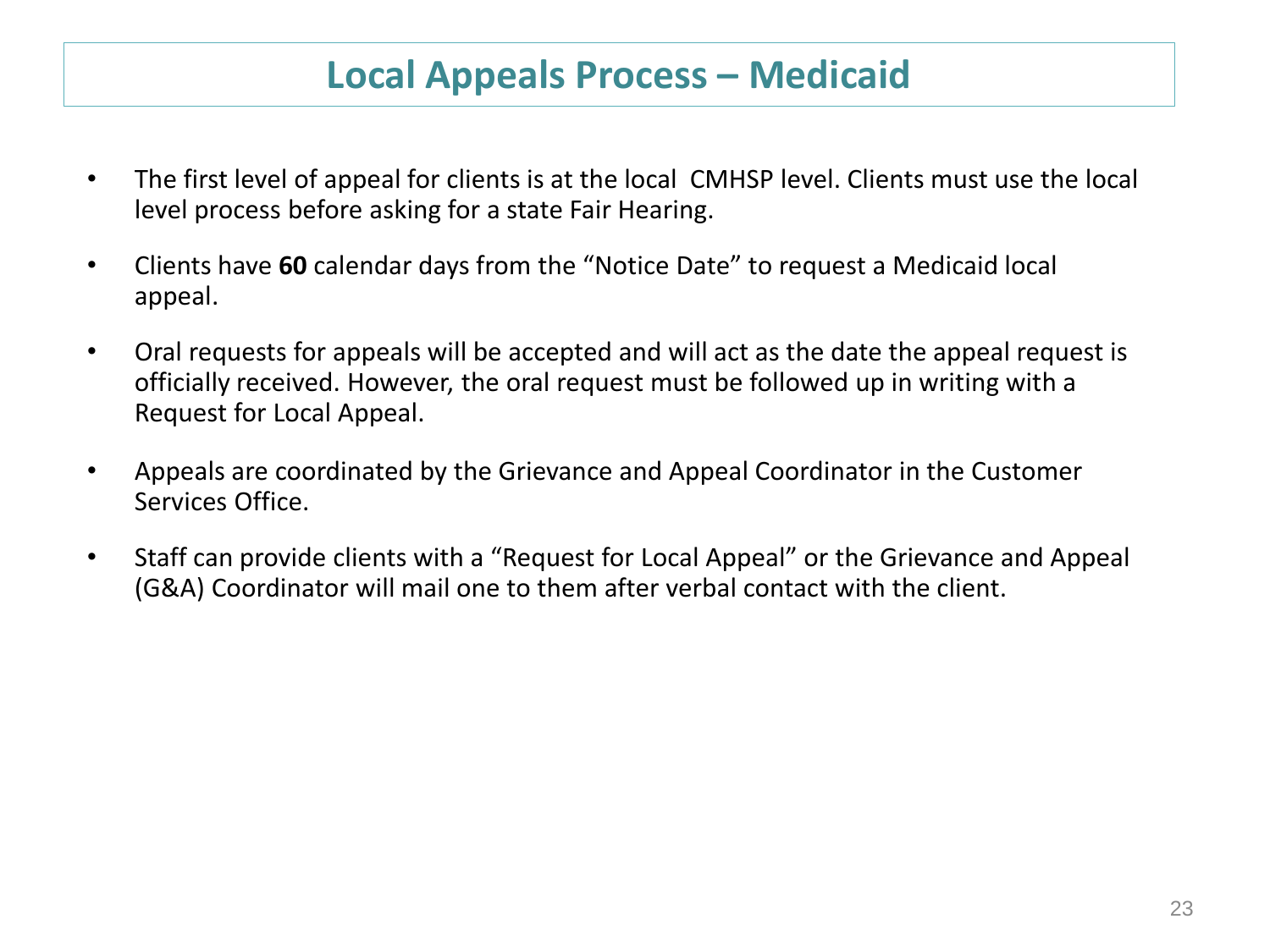#### **Local Appeals Process – Medicaid (cont'd)**

- The G&A Coordinator will notify the appropriate staff (Supervisor, Director of the services involved, CAPS Director) who will assign a qualified staff person to provide the local appeal review, who
	- 1. has the appropriate clinical expertise, and
	- 2. was not part of the original decision process.
- CWN has **30** calendar days from the date the local appeal request was received to provide the client with a written Notice of Local Appeal Resolution.
- Requests for expedited appeals will be honored if waiting for a standard time would seriously jeopardize the client's life or ability to attain, maintain or regain maximum function. Expedited appeals, if approved, must be resolved within 72 business hours.
- Clients can also file a rights complaint in response to actions taken by CWN.
- Applicants to new CWN services do not have rights as recipients to use the Rights process, but they can request a local appeal or second opinion (discussed later).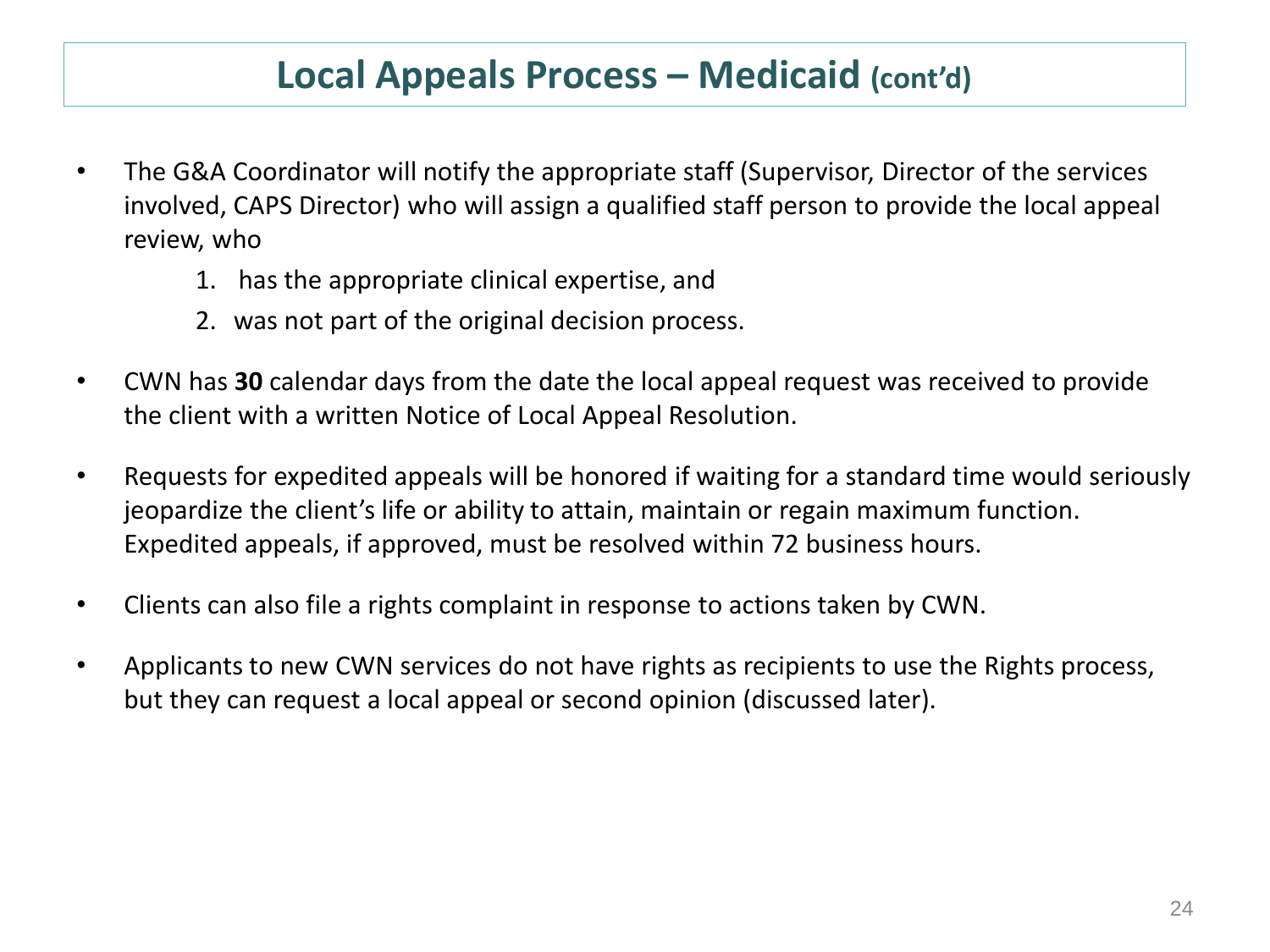### **Fair Hearings - Medicaid**

- Clients with Medicaid have the right to request a Fair Hearing only after utilizing the Local Appeal process first.
- Clients can ask for a fair hearing within **120** calendar days from the date of the CWN Notice of Local Appeal Resolution.



- The CWN Fair Hearing Officer will create a Hearing Summary to submit to the Administrative Tribunal/Administrative Law Judge and to the client prior to the Hearing.
- The Hearing Summary is based primarily on documentation in the client's CWN medical record.
- Providers may be asked to attend hearings to provide oral testimony.
- Fair Hearings are also referred to as Administrative Hearings and are handled by the Michigan Administrative Hearing System (MAHS).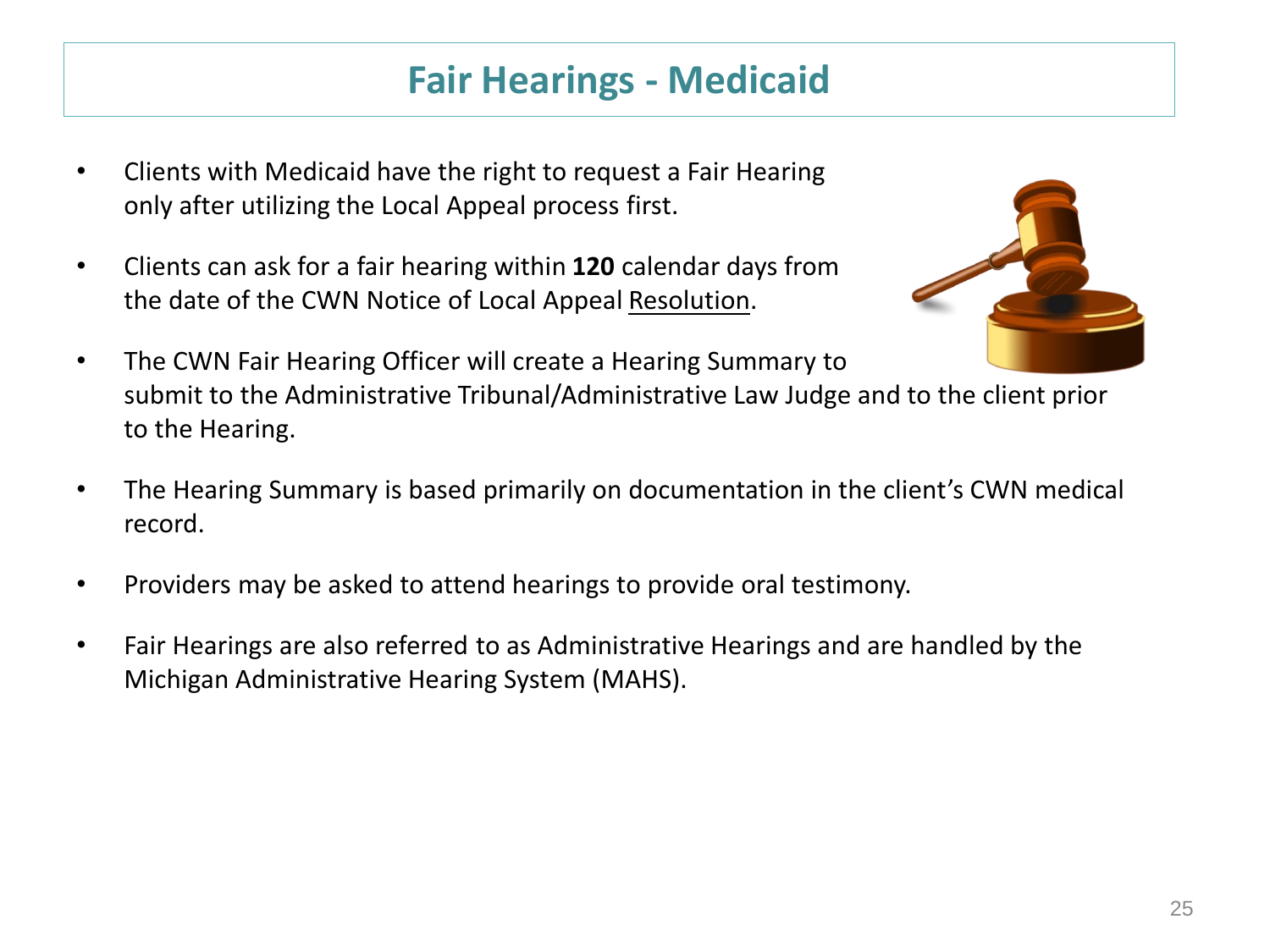# **Continuation of Services when Advance Notice is given - Medicaid**

- If a client with Medicaid requests a local appeal on or before the latter of: 1) 10 calendar days from the date of the Advance notice, or 2) the intended effective date of the Notice, they may request to continue their services until a decision is provided.
- The client must be advised at the time the request is made that if the appeal decision is not in their favor, they may be required to pay for those services received during the appeal process.
- If the service(s) is due to expire during the time of the appeal/hearing process, they are not entitled to receive those services beyond the expiration date. This is one reason, an existing IPOS must be reviewed and re-authorization planned (through Person Centered Planning) well in advance of the current IPOS expiring.
- If the services continued during the local appeal process and the client requests a fair hearing, they may ask for the services to continue during the fair hearing process as well, if they make the request within 10 days of the date on the Notice of Local Appeal Resolution.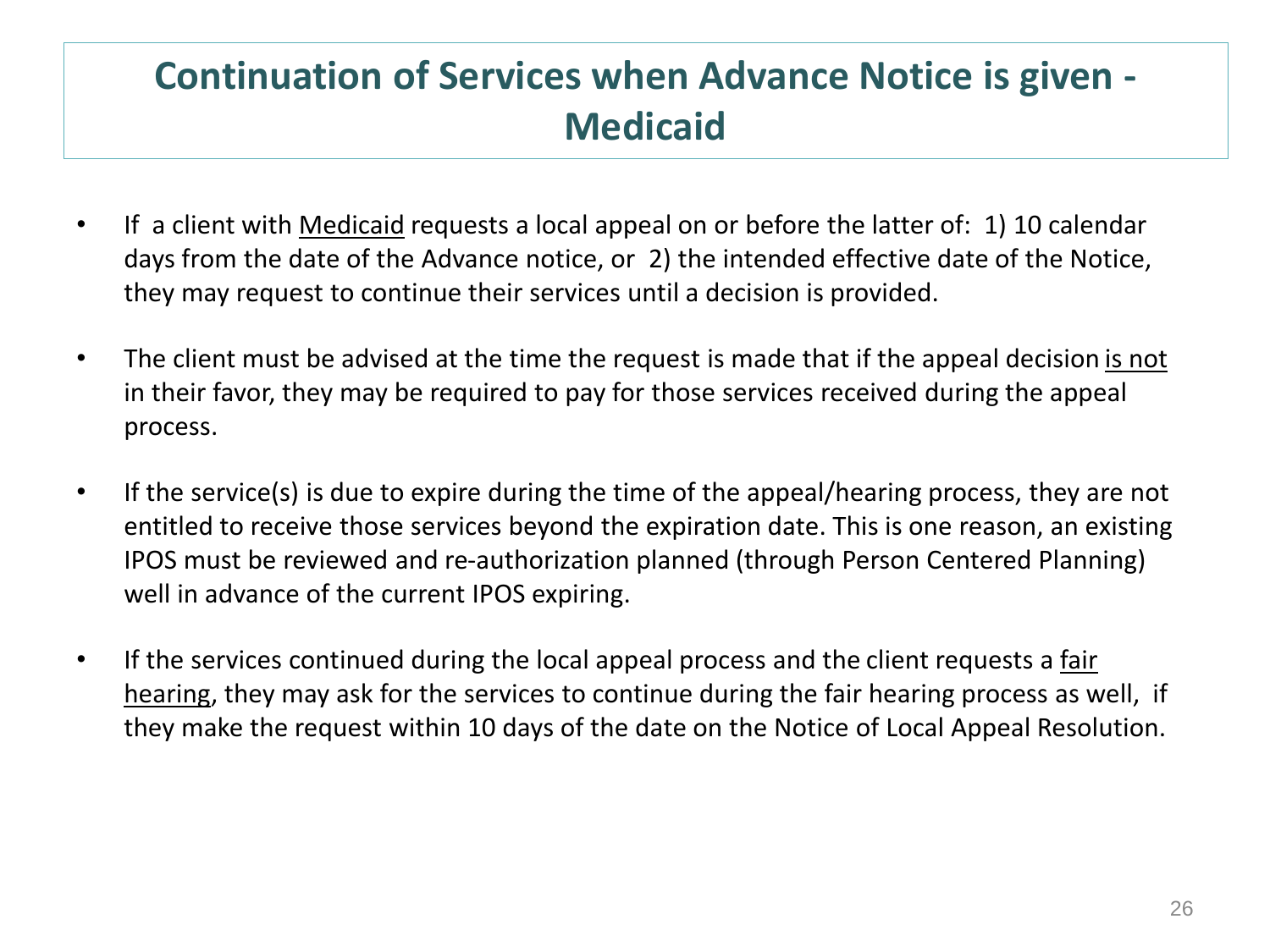### **Local Appeal/Dispute and Alternative Dispute Resolutions Non-Medicaid**

#### **LOCAL APPEAL/DISPUTE RESOLUTION – CWN**

- This resolution process is provided for clients **without Medicaid**
- The client must ask for a Local Appeal Resolution before they can request a state-level Alternative Dispute Resolution with MDDHS
- A client must request a Local Appeal Resolution within **30** days of the Notice date on the Adequate or Advance notice.
- The client can make an oral request for a Local Appeal Resolution but they must confirm it in writing unless an expedited review is requested and approved.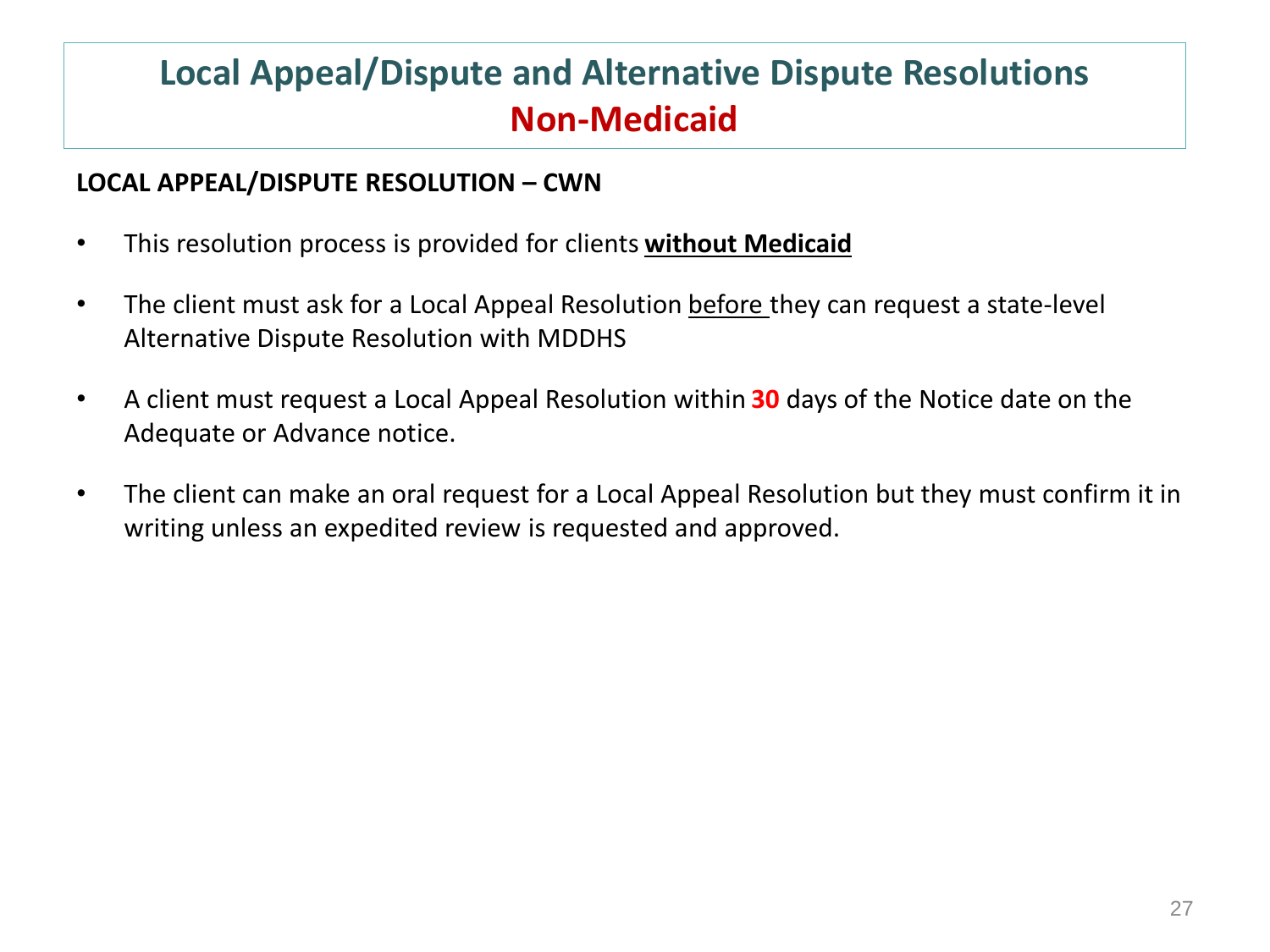### **Local Appeal and Alternative Dispute Resolutions Non-Medicaid (cont'd)**

#### **LOCAL APPEAL RESOLUTION** (continued)

- As with Medicaid appeals, the appropriate management staff will assign a qualified staff person to provide the Non-Medicaid local appeal review, who
	- 1. has the appropriate clinical expertise, and
	- 2. was not part of the original decision process
- CWN has **45 days** to provide a written response/resolution to the client based on the findings of the staff doing the Local Appeal review.
- If CWN does not recommend hospitalization and/or an alternative services requested by the client/guardian, the CMHSP must notify the client or guardian of the Local Dispute Resolution Process. The Decision from that process must be reached within **3 business days. (C6.3.2.1)**
- Current clients with or without Medicaid can always file a rights complaint in response to actions taken by CWN. Applicants to new services cannot file a rights complaint.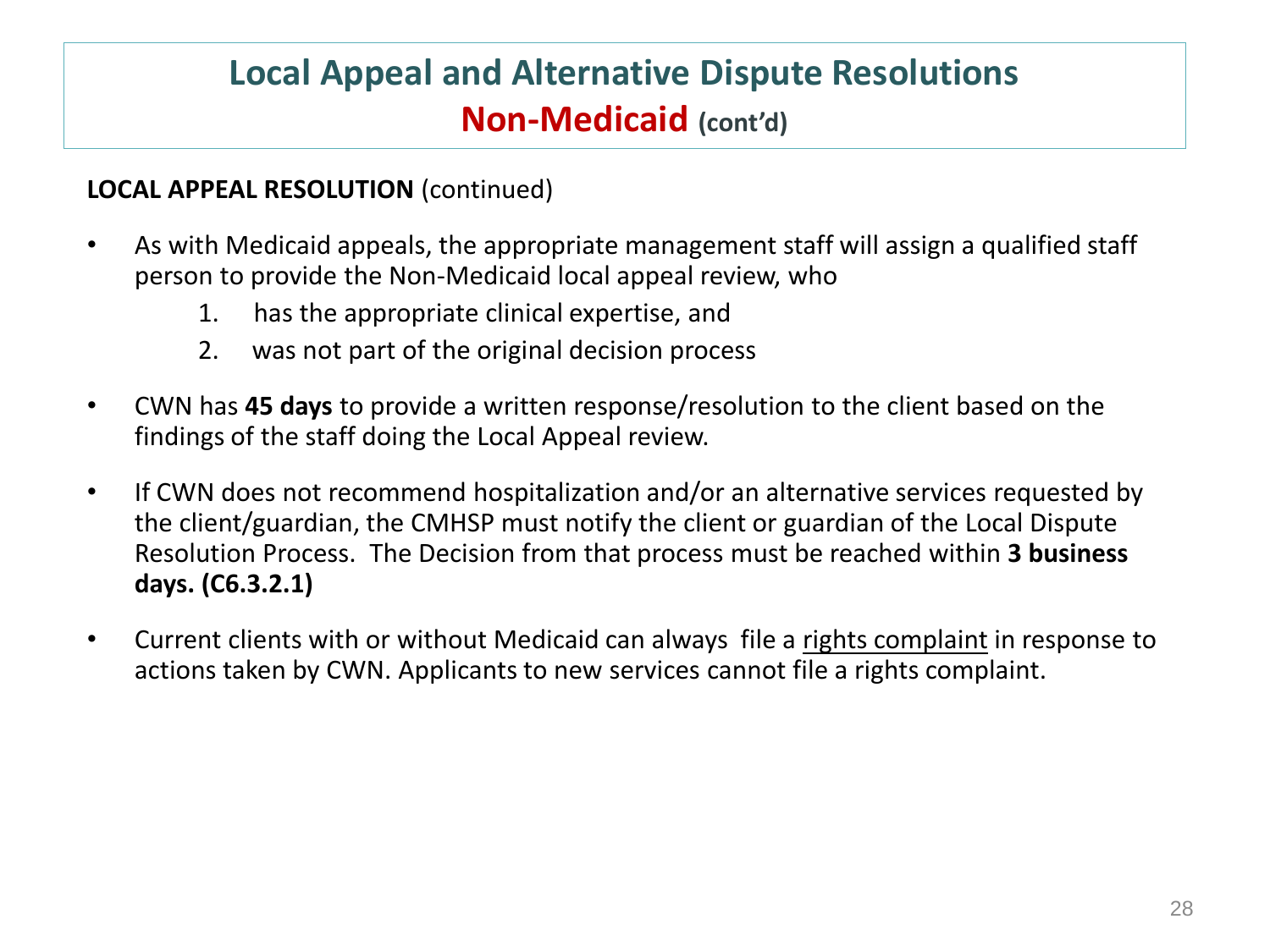### **Local Appeal and Alternative Dispute Resolutions Non-Medicaid (cont'd)**

#### **ALTERNATIVE DISPUTE RESOLUTION –**

Michigan Department of Health & Human Services / State-level

- If the client is not satisfied with the resolution or response to the local appeal, they may ask for a state-level Alternative Dispute Resolution. A local appeal resolution must be requested before requesting the MDHHS Alternative Dispute Resolution.
- The client has 10 days from receiving CWN's written notice of the Local Dispute Resolution process outcome to request access to the MDHHS Alternative Dispute Resolution process.
- Clients must make a written request to MDHHS. Instructions on how to access this level of appeal is included on the Non-Medicaid Notices.

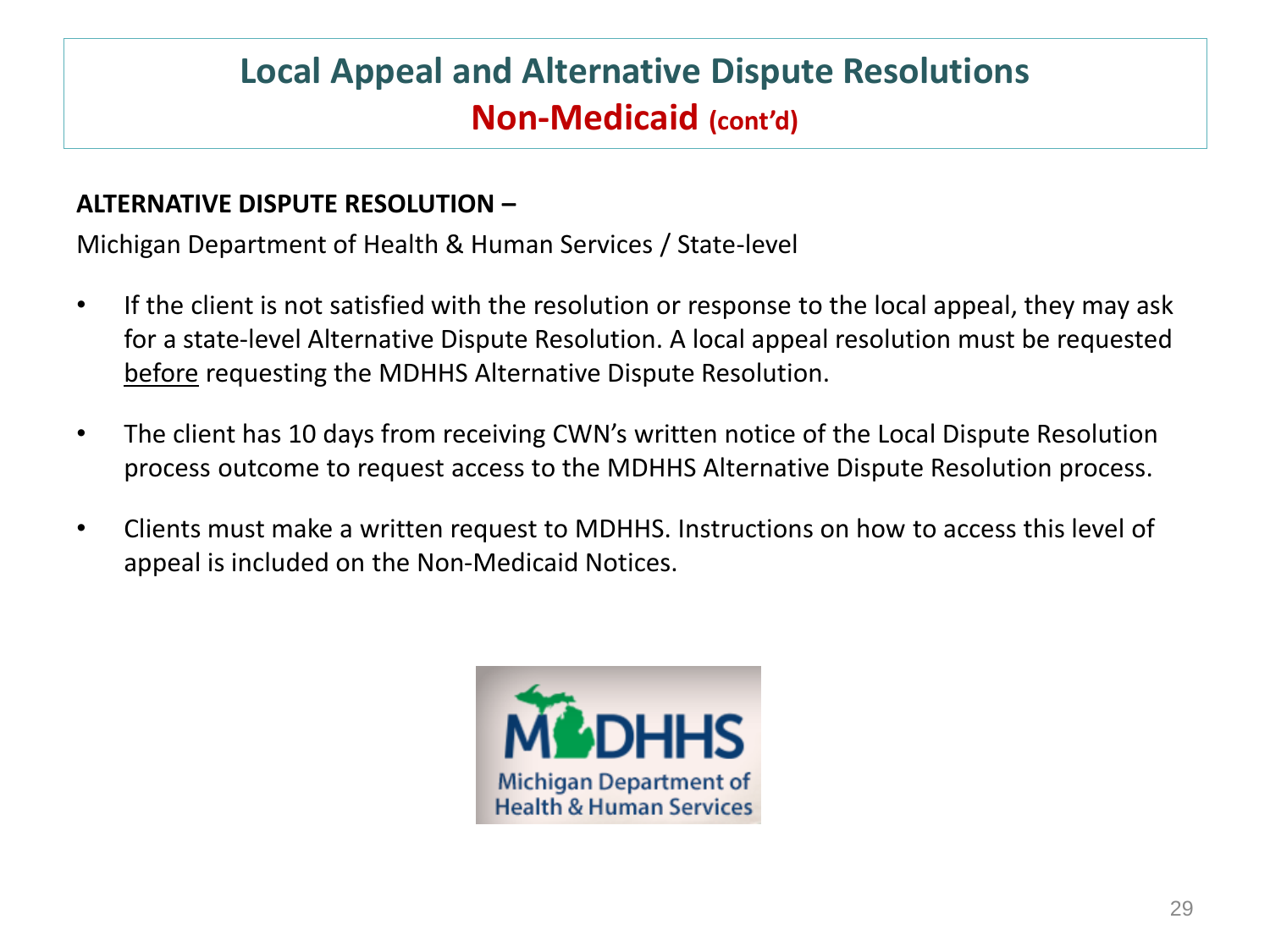#### **Local Appeal and Family Support Subsidy**

Recipients (Medicaid or Non-Medicaid) of the **Family Support Subsidy (FSS)** can use the CWN Local Appeal process to appeal FSS decisions (i.e. denial, payback requests, and termination of FSS)

- 1. Requests must be received within two months (60 calendar days) of the date on the CWN notification letter.
- 2. The CWN Family Support Subsidy Coordinator notifies the Grievance and Appeal Coordinator (CWN Customer Service Rep) when a family requests a local appeal.
- 3. The CWN Fair Hearing Officer (CWN Director of Systems Development) oversees the Local Appeal/Hearing process. The hearing shall be conducted in the same manner as provided for contested case hearings under Chapter 4 of the Administrative Procedures Act of 1969, Act No. 306 of the Public Acts of 1969, being Sections 24.271 to 24.287 of the Michigan Compiled Laws."
- 4. This is the highest level of Appeal resolution offered to Recipients of FSS. FSS Recipients can go to the Circuit Court in their county of residence if they are not satisfied with the local appeal resolution decision.

Please refer the client's family or guardian to the CWN FSS Coordinator for any questions or changes in family's status.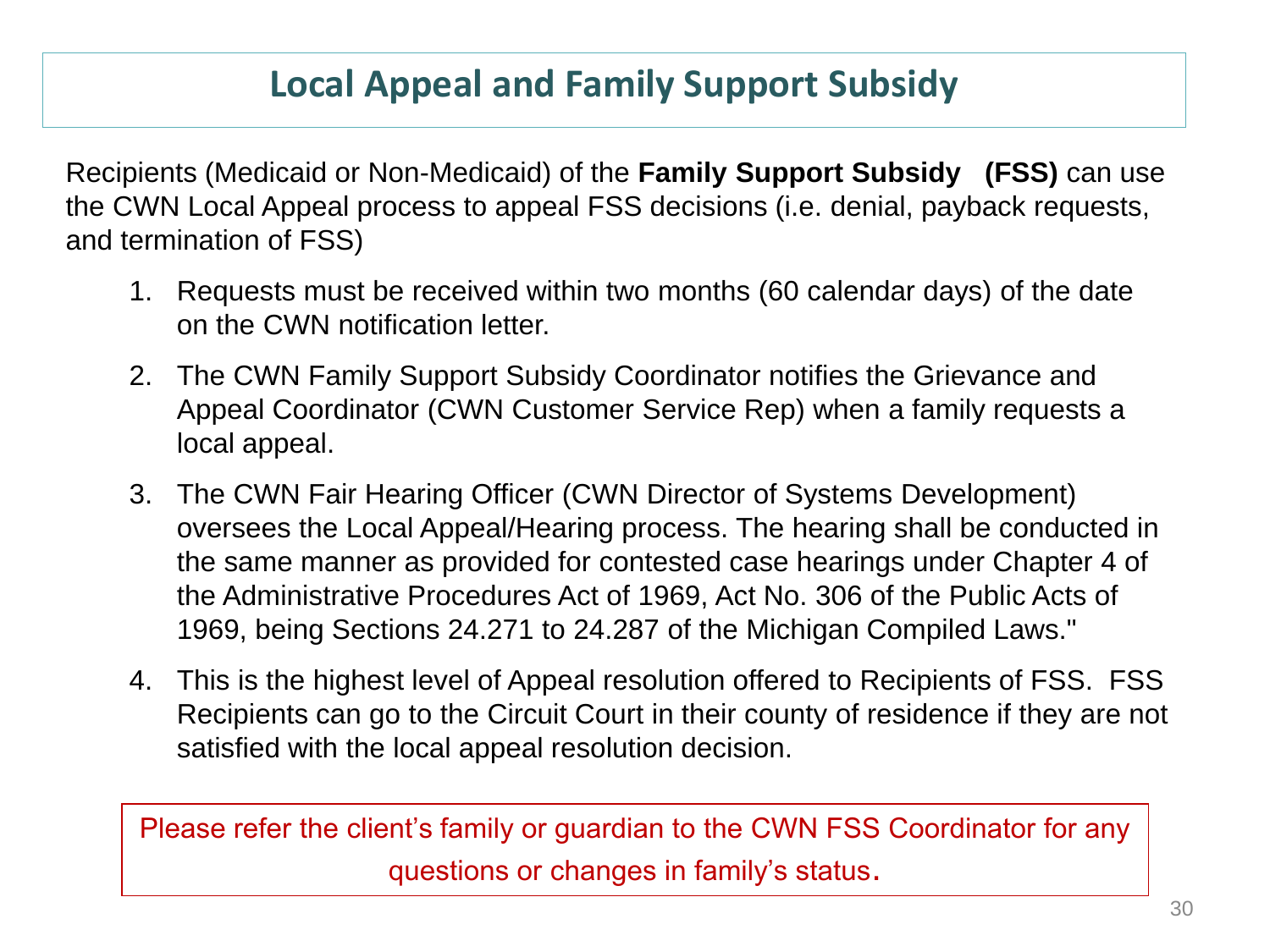#### **CWN Notice Forms**

#### **Medicaid Notices**

2 types - Adequate and Advance Notice of Adverse Benefit Determination

#### **Non-Medicaid Notices**

2 types - Adequate and Advance Notice

- Providers will create Notices in CASPER and print out a copy for the client.
- Paper copies of the Notices are available for limited use (i.e. Emergency Service contacts, home-based services).
- **Request for Local Appeal, Request for Hearing,** and **Grievance** forms are available in the supply room in all offices and from Customer Services staff.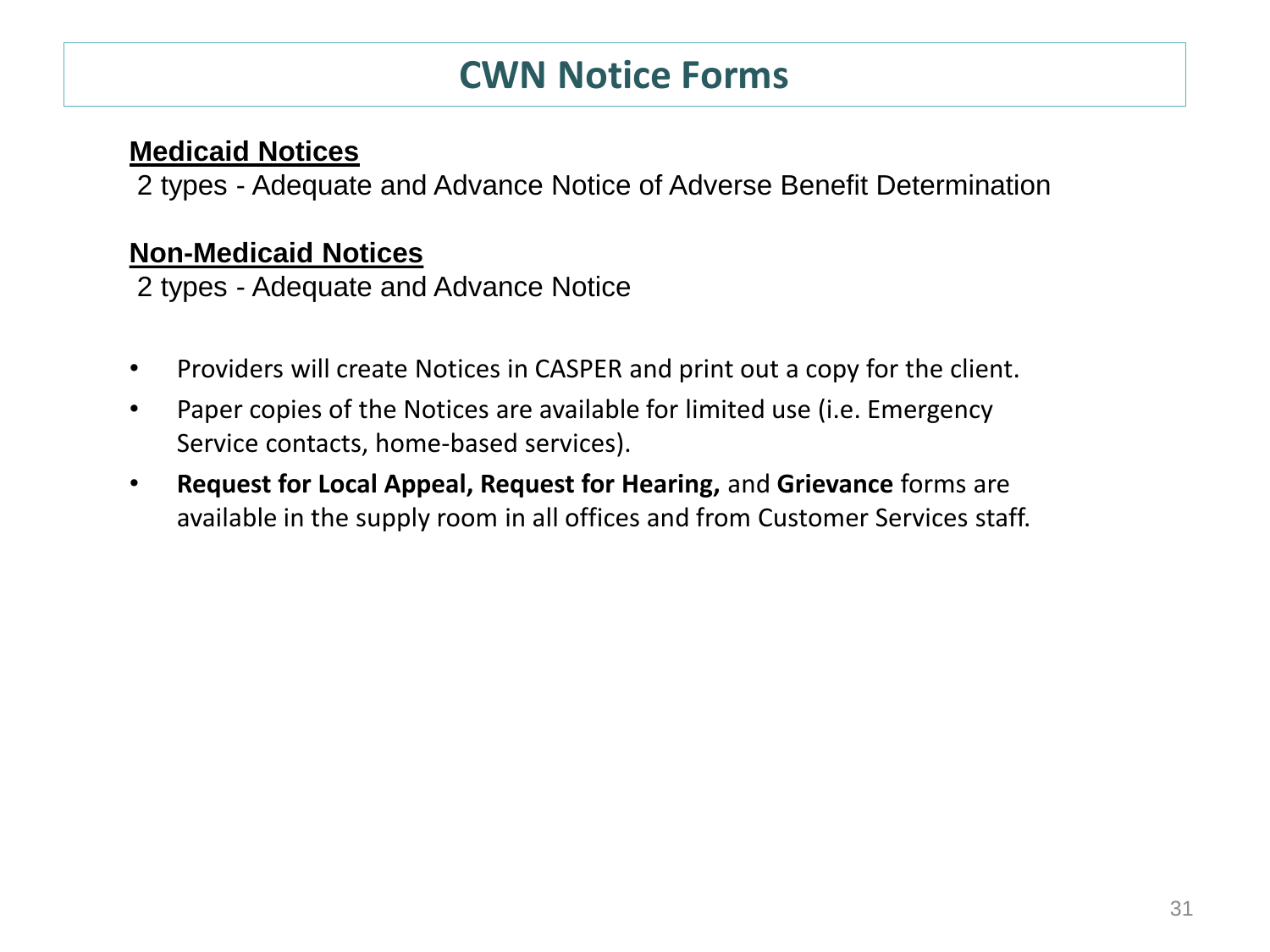### **2nd Opinion Rights**

The Grievance and Appeals process is required by law for Medicaid enrollees and by contract with DHHS for clients without Medicaid. In addition, the Michigan Mental Health Code provides clients who are denied services in two specific situations the option of requesting a second opinion, which must be:

- Offered orally and in writing at the time of denial of:
	- 1) An applicant's initial request for CMH services
	- 2) Request for in-patient hospitalization
- Provided within **5** business days of the client's request; within **3** business days for inpatient hospitalization.



• Completed by a qualified person other than the person who originally denied services. Depending on the service request denied, the person providing the second opinion will be a physician, licensed psychologist, registered professional nurse, master's level social worker or master's level psychologist.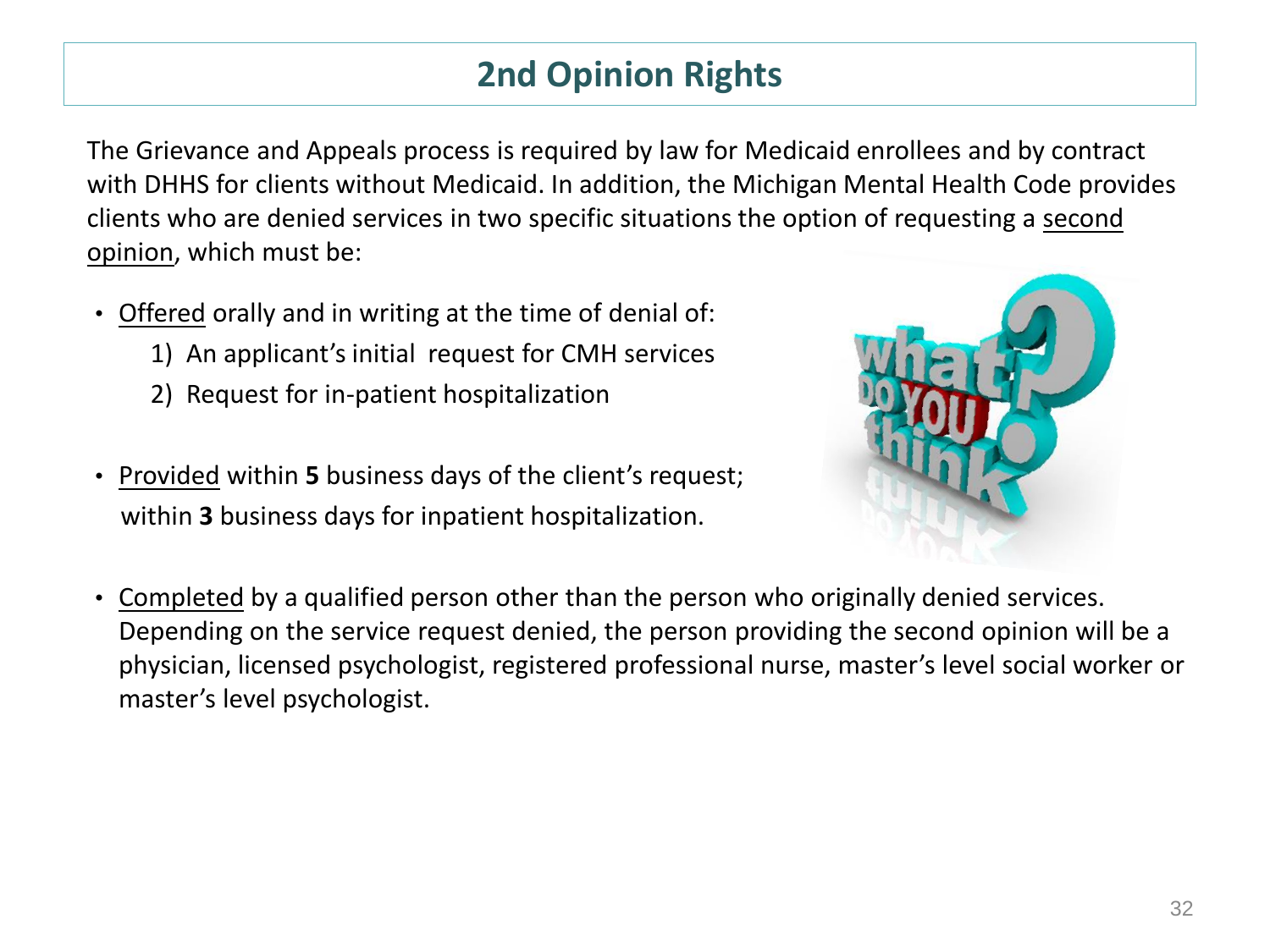# **Second Opinions (cont'd)**

- The decision must be provided both orally and in writing to the client and must be documented and placed in the client's medical record.
- Requests for expedited reviews (3 business days for services, 24 hours for inpatient hospitalization) will be approved and completed **IF** it is determined that the standard time for resolution could seriously jeopardize the individual's life health or safety, or ability to attain, maintain or regain maximum function.
- A second opinion does not replace the right to file a Local Appeal or an Administrative Hearing.
- **NOTE:** If a client/applicant is denied their right to a 2nd opinion, they may file a recipient rights complaint.

**Second Opinion rights are based on the following legal requirements:**

- Michigan Mental Health Code Act 258 of the Public Acts of 1974 MCL330.1409(4), 1498e(4), 1705
- MDHHS/CMHSP Managed Health Supports and Services Contract, C6.3.2.1
- Northern Lakes CMH Policies 106.106, 106.1001,106.1017, 106.201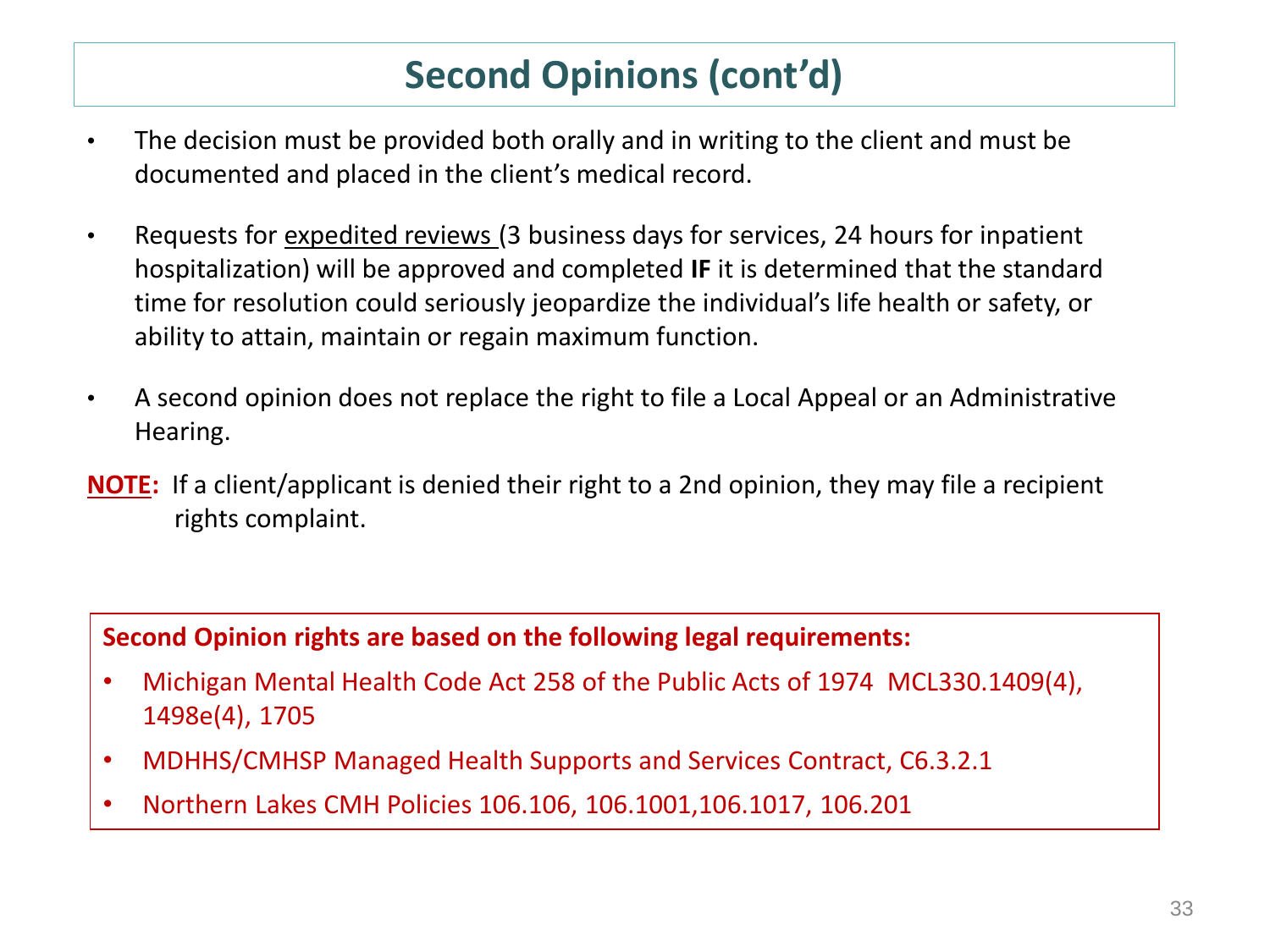# **Record Keeping**

- Fill Notices out completely.
- Make a copy of the Adequate or Advance notice for the medical record if you are providing a Notice that is not created in CASPER.
- The medical record must contain copies of all Notices.
- Record, document, write down and keep accurate and clear records. The records you keep may be used as evidence in an appeal or hearing.
- Error on the side of caution when in doubt, send it out.